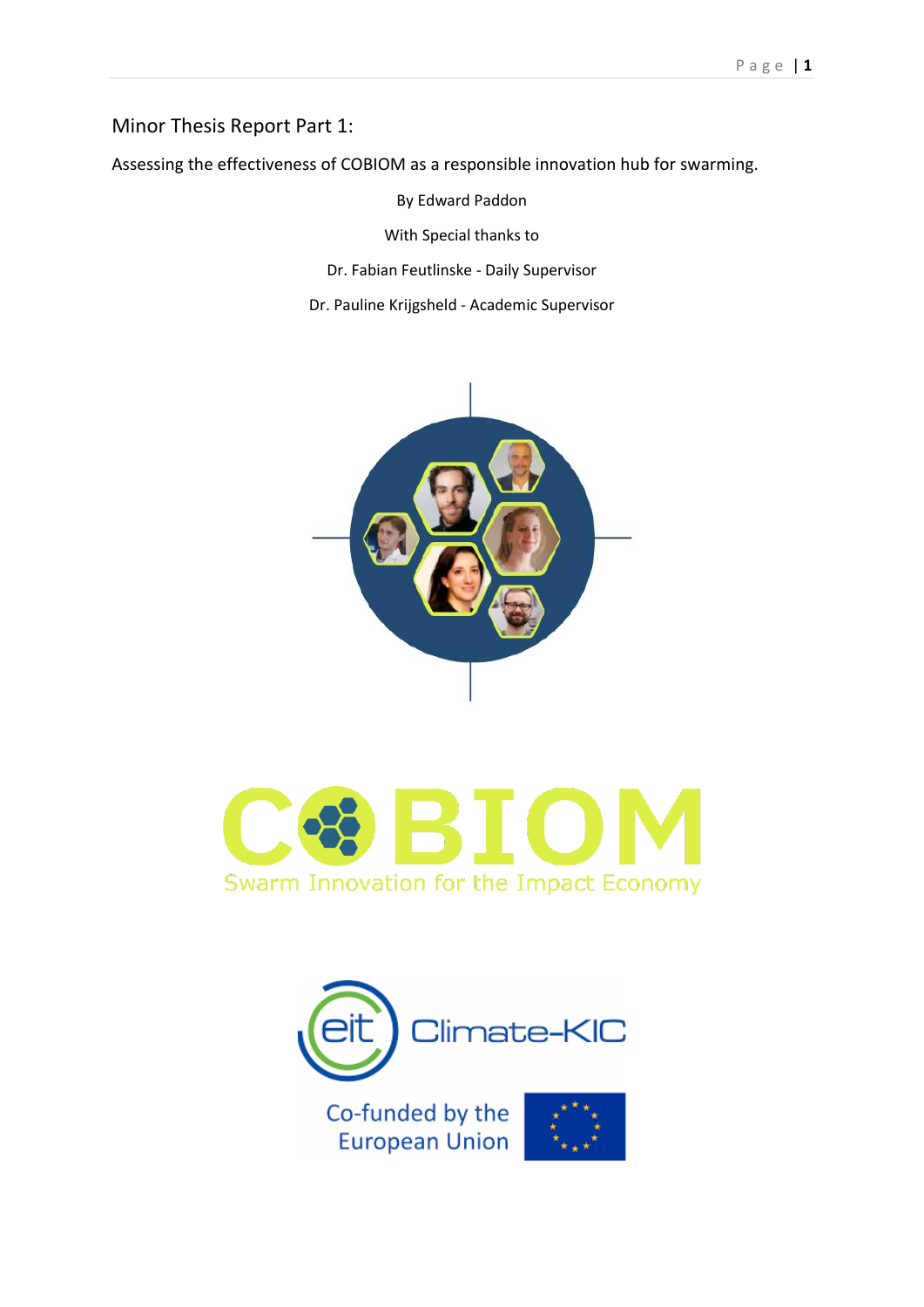# **Contents**

| Content            | Page(s)   |
|--------------------|-----------|
| Executive Summary: | 3         |
| Introduction:      | $4 - 5$   |
| Methods:           | 6         |
| Results:           | $8 - 20$  |
| Discussion:        | $21 - 25$ |
| Bibliography:      | $26 - 27$ |
| Appendix           | 28-33     |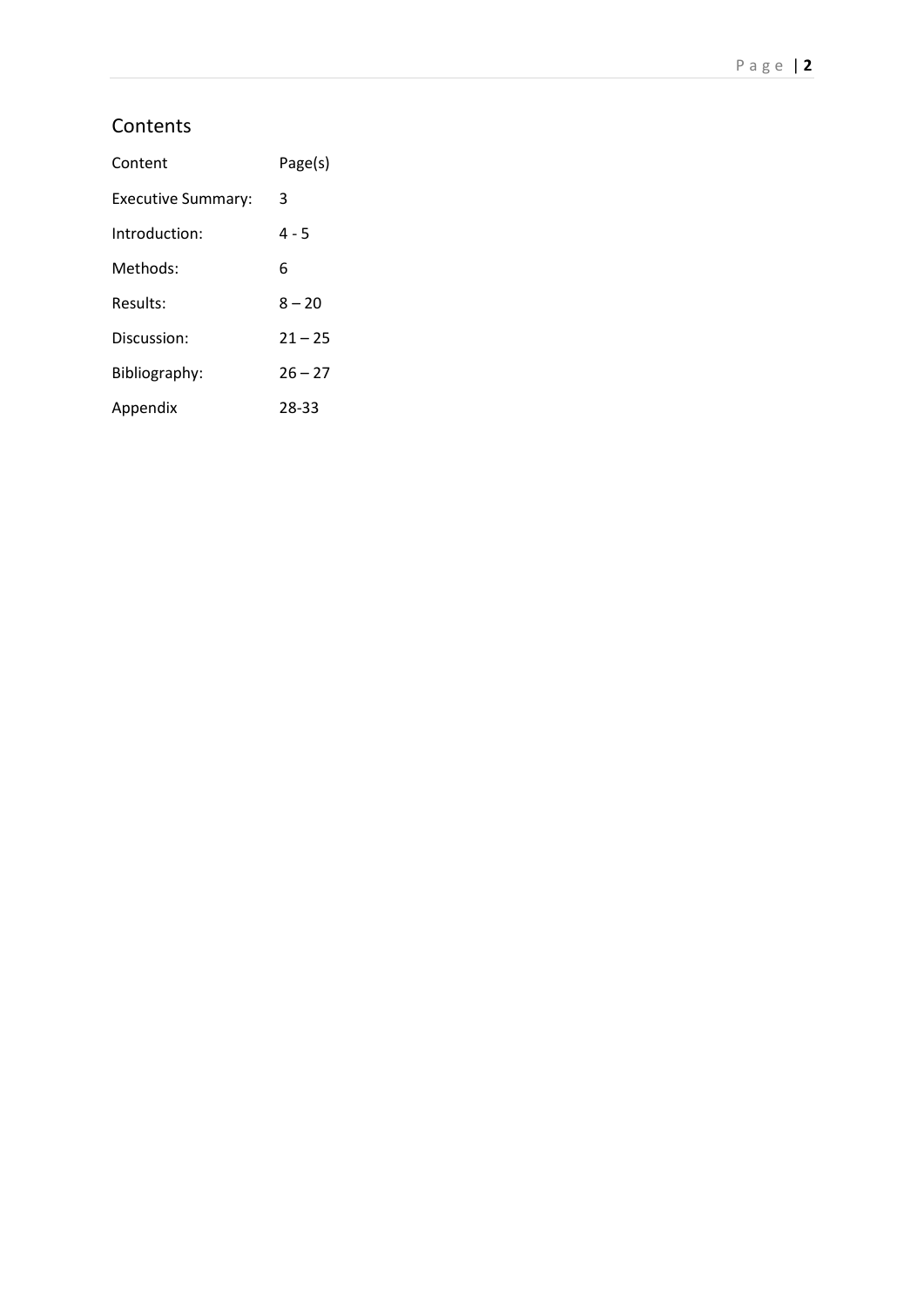# Executive Summary -

Increased specialisation in the work force creates a need for more fluid and adaptable teams. The COBIOM swarm innovation platform acts as a virtual space to form 'swarms' which co-work on projects of their choosing. This is being used to tackle big sustainability problems that contribute towards climate change. Funded by Climate-KIC, this investigation observed and quantified how participants in the European Biomimicry Design Challenge (EBDC) 'swarmed' and their appraisal of the COBIOM platform. Pre-liminary results depict that participants of the EBDC swarmed effectively (7/10) and produced a reasonable quality of work (6/10). Results show the effectiveness of teams was not dependant on building relationships but that this method of working did foster good relationships within team members. Active member members decreased during the processes and this was influenced by a lack of time which was partially related to the perception of the EBDC as lacking tangible gains. Unfortunately, the swarming reward points system, did not improve or activate performing in swarming. Despite technological problems, the EBDC was a successful prototype to allow COBIOM to test the platform and to foster swarming to take place. This is shown by a conversion rate of 83% of participants continuing to further projects and 2/5 projects continued onto further business development. To increase successful swarming on the COBIOM platform the following recommendations are provided.

Key Recommendations for COBIOM:

- 1. Invest time in fixing bugs and maintaining the platform to enables more fluid use of the COBIOM platform. This enables busy professionals to stay focussed and creates a more professional image of the platform.
- 2. Design a visual hierarchy to guide users into the different layers of the COBIOM platform to ease navigation on the platform. This could be as simple as colouring each layer differently and consistently across projects. This prevents people feeling frustrated with the platform before they have started working and allows them to stay informed more easily, encouraging continuous participation.
- 3. If you want to create a more professional community the gamification mechanism will have to create more tangible gains / be backed up by fiscal value, this may require financial investment from COBIOM. This will prevent the perception that coworking on COBIOM develops intangible assets and skills rather than tangible assets.
- 4. Involve platform users in the other projects COBIOM takes part. This will validate the community and show that COBIOM is a productive work environment where change happens. This could be especially useful for organisations such as Oatly who have recognition that COBIOM could grow from.
- 5. Use the network of multipliers at your disposal to broaden the net of individuals you attract for each project such as the EBDC. Leveraging their influence will attract people they inspire who are likely to also be change makers.
- 6. Compliment this by making it clear and apparent what COBIOM are doing through social media with easy access links to enable soft entry to the platform. This creates less friction on getting new people into the platform.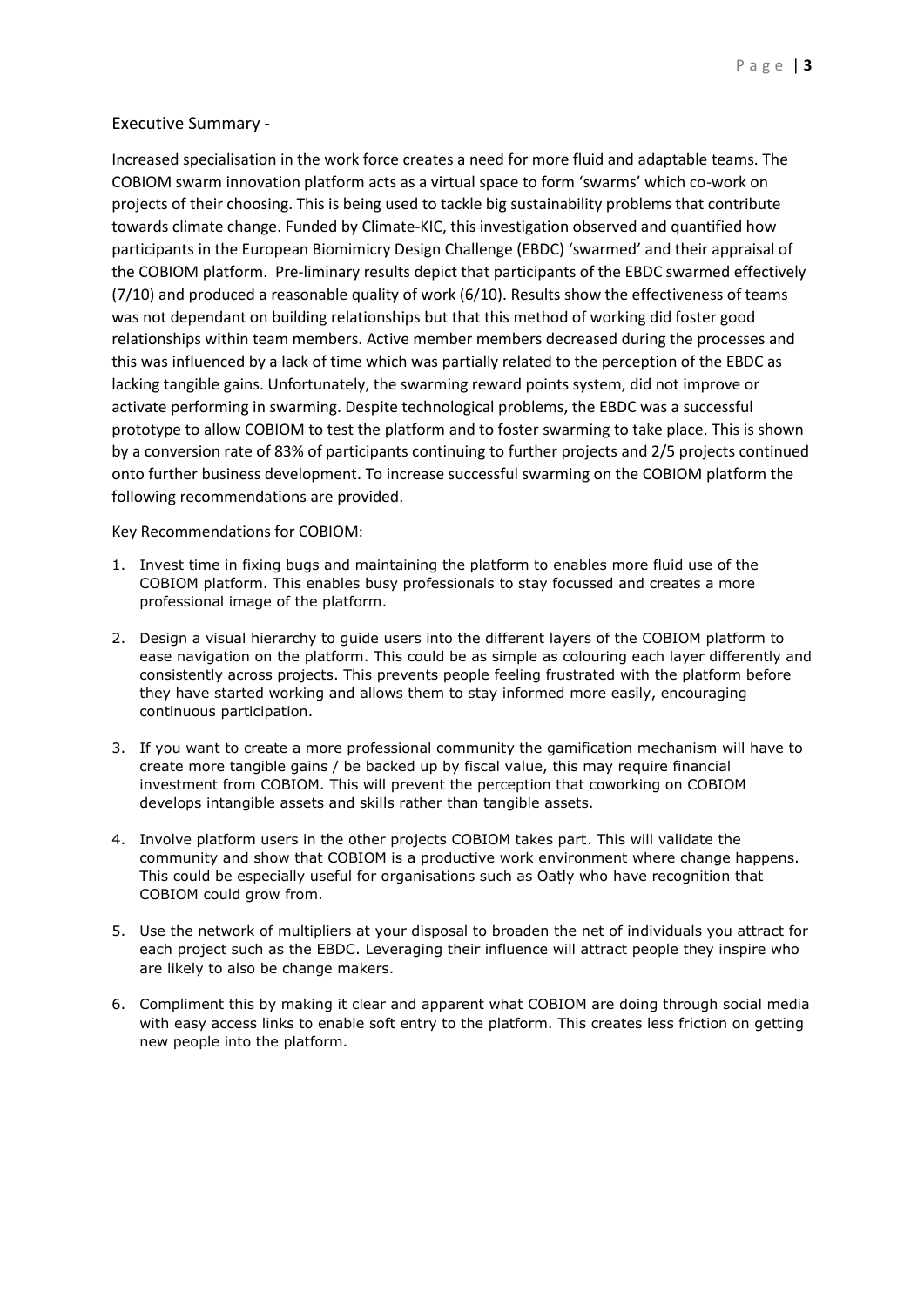#### Introduction

COBIOM wants to create a paradigm of community collaboration using radical collaboration. This is a combination of community culture, tools and technology designed to promote working in large informal teams that act as swarms. The community culture is signed up to when users join and is set out in the "Community Framework". This describes the ethos of the platform but also explicitly mentions the legal implications of breaking the framework. The tools are namely: a joint calendar, joint whiteboard (Miro), video streaming service and organisation of virtual workspaces, embedded into the platform. The tools enable co-working and keep users on the platform, increasing engagement. The technology is a reward system designed to benefit those who share information. An algorithm monitors information posted for re-use throughout the swarm which then provides in platform currency to the poster. This currency is project specific and is used to proportionately distribute rewards for project completion. This is an example of gamification which has been shown to be an effective mechanism to increase participation (Hamari, Koivisto and Sarsa, 2014). Using this paradigm COBIOM hopes to achieve a work space where co-operation beats competition through radical collaboration.

Radical collaboration has been shown to increase productivity in farming environments where socalled 'green zone chickens' (collaborative chickens) increased egg production 260% compared to normal chickens which display some competitive behaviours (Atkins *et al.*, 2019). This has been shown to extend to humans where organisations are 31.5% more effective at solving their problems after becoming more 'green zone' organisation. This has worked for a range of organisations from Pfizer to NASA to Sony Ericson (Tamm and Luyet, 2005). Radical collaboration is also used by some educational institutions to increase cross-field collaboration. This is performed at Cornell and is responsible for their high patent output which places them in the top 20 innovative Universities in the world (Ewalt, 2017). Inversely, workplaces which have been shown to have a toxic work place culture are shown to be less productive, partially due to increased burnout (Anjum *et al.*, 2018).

One of the key aspects of radical collaboration is swarming, and has been increasingly present in business. Swarming is typically characterised by flexibility or adaptability, robustness or functional redundancy and self-organisation. This is considered a nature based approach as it takes inspiration from organisms with low collective intelligence that work well together under simple rules (Bonabeau and Meyer, 2001). It is becoming increasingly prevalent in agile businesses under the assumption that specialisation means that a small, dedicated group in a business will limit the scope of what the team can achieve. As such, teams may form and dissolve rapidly and people will form much larger more informal teams (Levit, 2015). The swarming processes occur within an organisation where a swarm comes together rapidly, solves a problem, dissolves and move on to the next problem (Twomey *et al.*, 2017). Swarming taps into distributed leadership or emergent leadership which is more suitable when a working group is more permeable and less hierarchical which can increase empowerment (Kirk and Shutte, 2004) This can build capacity in teams. In laboratory settings swarm intelligence has been found to increase subjective value judgements from 69% accuracy to 84% accuracy in smaller groups and that this effect can be amplified by increasing group size to an accuracy of 91% (Willcox *et al.*, 2020). In business environments swarming has been used practically to converge distinct customer profile databases into a unified, fit for purpose database. By engaging different parts of the corporate structure into designing the software, the various departments involved were better served and more familiar with the digital service and so uptake was better (Twomey *et al.*, 2017).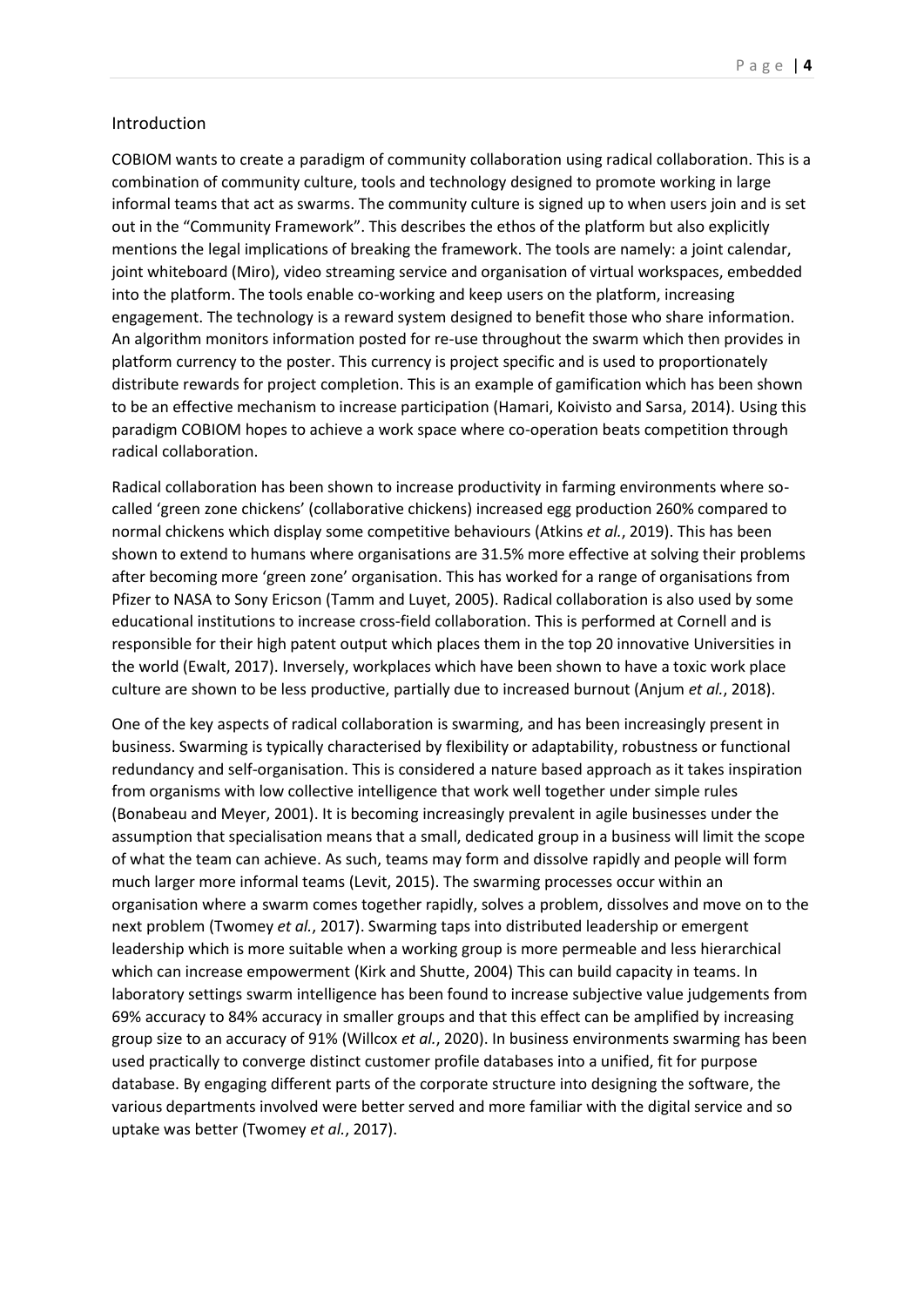It is possible to still swarm in a practical business way without being radically collaborative. However, COBIOM believes that just as in nature where synergies are seen between species, especially at an ecosystem level, more can be achieved when swarming occurs in a transparent trans-corporation environment.

COBIOM is hosting the European Biomimicry Design Challenge (EBDC) as a soft entry point into the platform. This is a hackathon format which has been shown build capacity, innovate, and stress test ideas in a time limited manner (Almishari *et al.*, 2017). The EBDC will test the functionality of the platform and showcase a body of work. The EBDC focusses around 5 challenges. 4 of these are setup to help reduce climate change and involve capturing carbon, Nature inspired travel, Nature inspired packaging and replacements for leather. There is an additional challenge on bio-inspired communities. These challenges will be COBIOM's opportunity to host swarms of individuals on multiple projects and will be the focus for answering the following questions: How do individuals react to swarming, are some groups / demographics more adept to swarming, what motivates people to swarm and how can the COBIOM platform best facilitate this. To do this several criteria will be assessed including how effective participants rate the swarming process, what sort of individuals does this process attract and how could this process be made better to suit their needs. Monitoring the EBDC and its participants will provide insight into user perspectives on working in swarm "Network teams". Similarly, a snapshot of how large groups swarm will be received based on the results from a workshop co-hosted with Climate-KIC. Through speaking to participants, a body of qualitative and quantitative preliminary data has been compiled. This suggests participants of both the EBDC, and the workshop enjoyed swarming on the COBIOM platform and found it to be an effective method of working. However, it also showed suggested it may only be a subtype of individuals who are attracted to this method of working, and who are proficient at it. The intended use of this data is to act as an advisory report for COBIOM to use to inform further challenges and further operations as they attract more swarms and are involved in project management.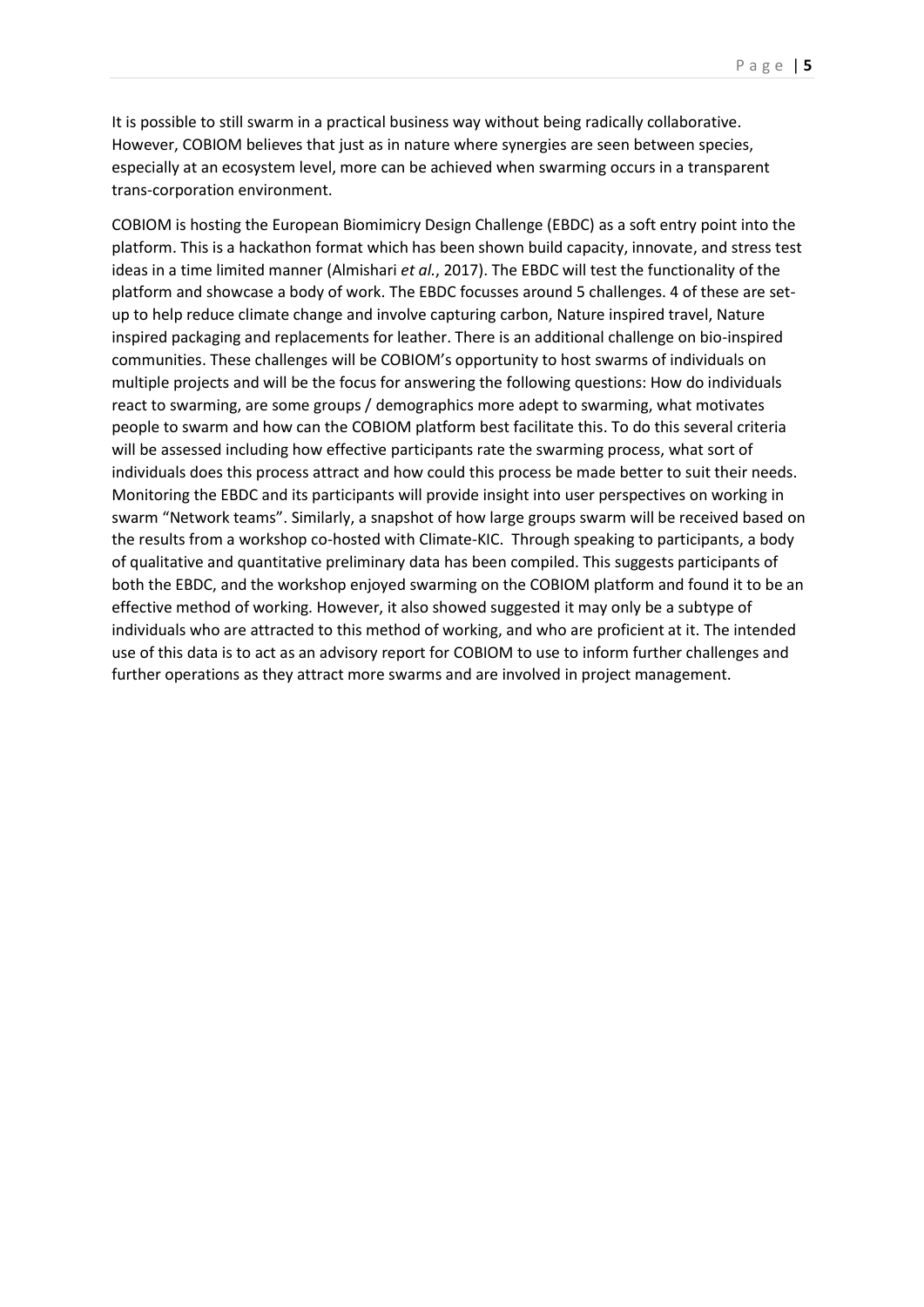# Methods

## Procedure and Measures:

## Interviews:

Semi-structure interviews were used with the participants. These are useful for collecting qualitative data and combined with other methods to create a rich picture of what an interviewer is observing (Halcomb, 2015). In total 2 interviews were used measuring demographics and background, motivation, and problems  $N = 11$  and experience and perspectives  $N = 11$ . During the interviews, participants were guided with questions concerning the COBIOM experience. The advantage of a semi-structured interview is they can create greater depth and breadth of information and tangents were encouraged during interviews as they offered the researcher insight they might not have considered to ask (Klandermans and Staggenborg, 2002).

Full interview questions found in the appendix.

### Surveys:

Surveys were used twice during the research. The first survey was used to collect data on how students reacted to swarming during a swarming workshop and whether this was related to views they had on co-working and problems with co-working N=40. This method was used as it is effective and cost efficient with a larger group via the internet (Fricker and Schonlau, 2002). A range of metrics were used including agree / disagree questions which is commonly used in surveying (Höhne, Revilla and Lenzner, 2018) and a rank of 1/ 10 which provides some quantitative data.

The second survey collected data on experience of participants with network teams  $N = 11$ . This tested the hypothesis that most participants had experience working in network teams and were interested in learning rather than tangible gains. This used a combination of binary responses and rating systems to receive quantitative data on participants experiences and motivations.

For full survey questions please see the appendix.

## Data collection:

Data was collected from google analytics which measured each individual daily user. Google Analytics allows the research to export traffic to the website in MS Excel format, which was then used to plot graphs and look for trends of website traffic including average weekly visits and when visits were occurring (Plaza, 2011). The time series used was from between 1<sup>st</sup> of December, before the website was brought onto the domain address (COBIOM.com) and until May  $1<sup>st</sup>$  when the EBDC had concluded. The analytics stopped accurately recording between March  $4<sup>th</sup>$  and March 30<sup>th</sup> due to an unknown error.

Attendance was used to measure engagement of participants as engagement is required for effectiveness in teams (Kataria, Garg and Rastogi, 2013). Attendance also provides data concerning motivation and commitment to the challenges. This was done by attending meetings and counting participants. When this was not possible, google analytics data was used to measure platform use during the meetings.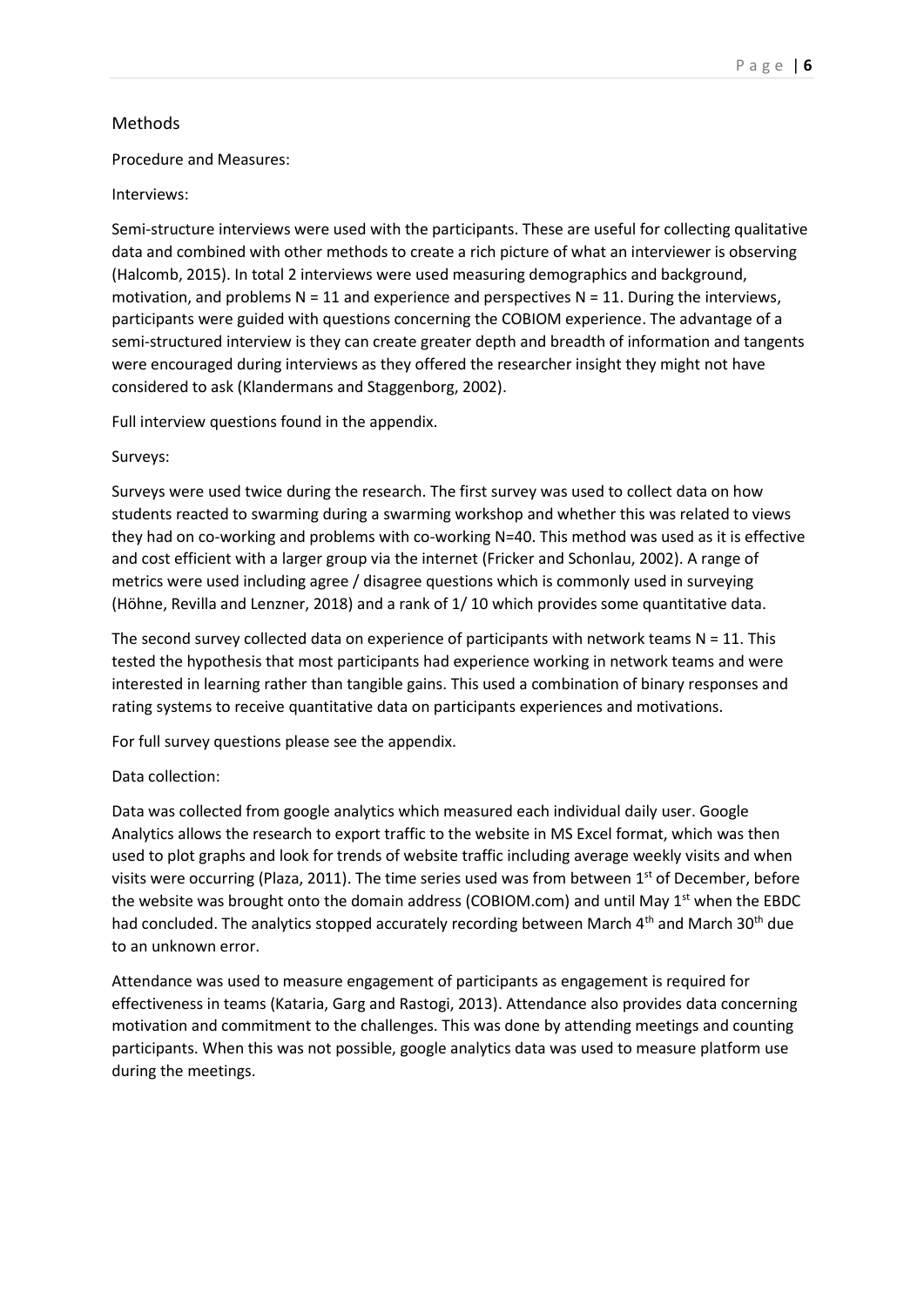# Results

# 1. Students described swarming as an effective mechanism of co-working

A large-scale swarming event was hosted for students (n=40) during a Climate KIC Spark Lecture. After the event students were surveyed to indicate if they agreed or disagreed with a series of statements on co-working and how effectively they perceived swarming to be (Appendix Survey 1). The event was analyzed to produce a preliminary dataset on how groups swarm.

The average of all participants who took part in the swarming lecture rated the effectiveness of swarming as 7/10 (Table 1.1). Participants who agreed *skills-based teams* are more important than *relationship-based teams* found swarming more effective with an average score of 7.2 (Table 1.1). Inversely, those who disagreed *skills-based teams* are more important than *relationship-based teams* gave the swarming effectiveness a lower score of 6.8 (Table 1.1). This shows that those students who value skills-based collaboration more than relationships are better adapted to swarming finding it more effective. A similar marginal change in effectiveness was seen based on whether participants agreed static teams would become less likely in the future. Those who believed static teams would persist giving a swarming efficacy rating of 6.7, whereas those who believed static teams would become less prevalent rate swarming with a 7.1 (Table 1.1). However, large standard deviations within results prevents a certainty within these results.

Table 1.1 Changes in effectiveness rating dependant on views on co-working. The average of all participants is in Red. All participants are then split into sub populations dependant on their answers to the two co-working questions:

|               | Average       | <b>Ratings of students</b> | Ratings of students    | Rating of    | Rating of                |
|---------------|---------------|----------------------------|------------------------|--------------|--------------------------|
|               | rating of all | who Agree that:            | who Disagree that:     | students     | students who             |
|               | participants  | established                | established            | who agree    | disagree that:           |
|               |               | relationships are          | relationships are more | that: Static | <b>Static teams will</b> |
|               |               | more important than        | important than         | teams will   | become less              |
|               |               | complementary skills       | complementary skills   | become less  | common in a              |
|               |               | for effective teams        | for effective teams.   | common in a  | specialised              |
|               |               |                            |                        | specialised  | workplace                |
|               | $(N = 40)$    | $(N = 23)$                 | $(N = 17)$             | workplace    |                          |
|               |               |                            |                        | $(N = 31)$   | $(N = 9)$                |
| Effectiveness | 7/10          | 6.8 / 10                   | 7.2 / 10               | 7.1/10       | 6.7/10                   |
| of swarming   |               |                            |                        |              |                          |
| rating.       |               |                            |                        |              |                          |
| S/D           | 1.99          | 1.4                        | 2.3                    | 1.6          | 2.5                      |

Relationships are more important than complementary skills for effective teams. Static teams will become less common in a specialised workplace.

This first workshop creates a snapshot depicting swarming as an effective co-working method. Additionally, there are sub-groups who may be more suitable for swarming. These sub-groups typically believe that static teams will not be suitable in the future of work and that skills-based teams are more effective. The differences between groups are marginal and not statistically significant at this scale however irrespective of the sub-groups, the average rating of 7 / 10 suggests that swarming can be an effective method of co-working.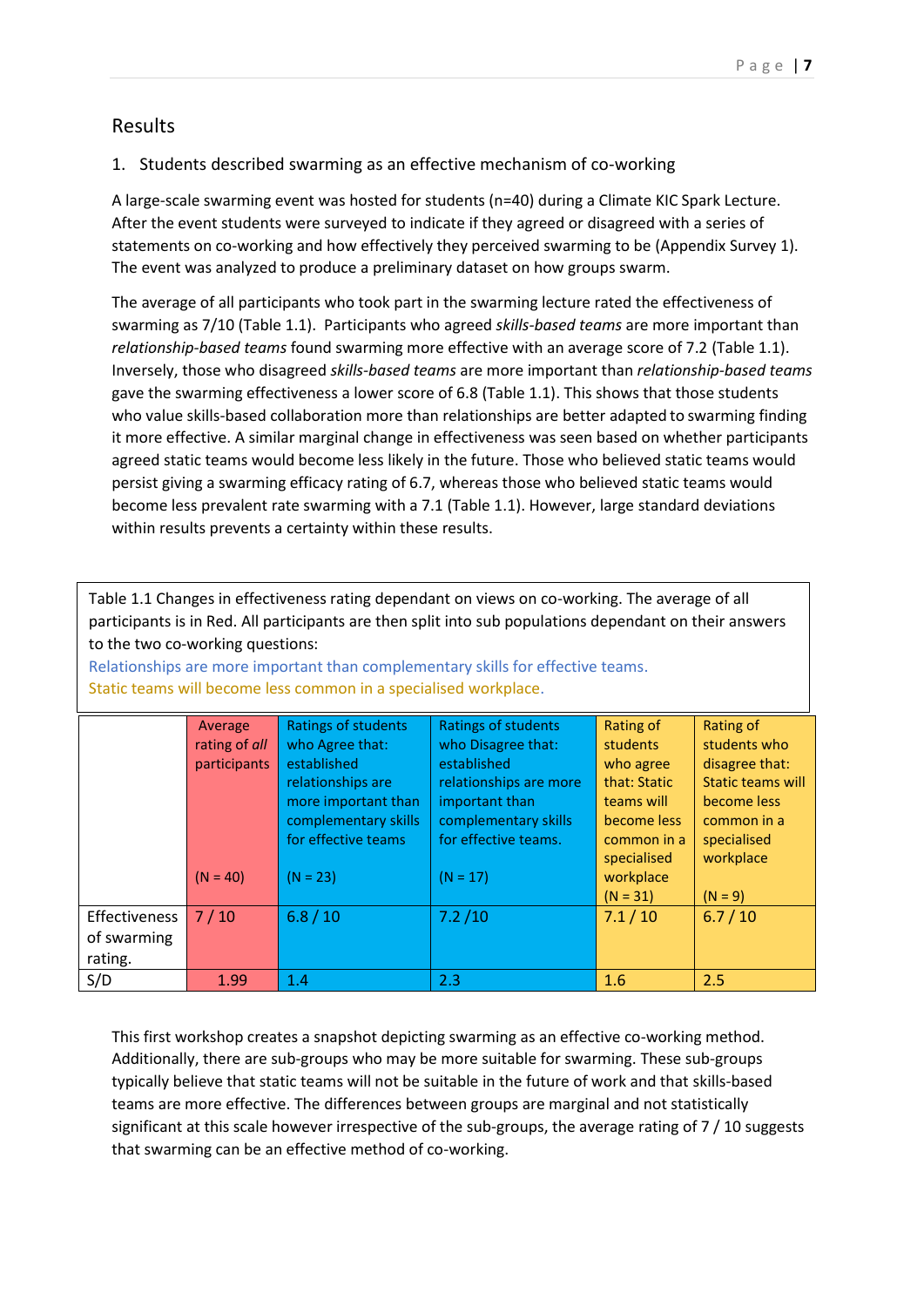More insight can be gained by comparing what participants considered to be the greatest challenges in co-working (table 1.3) versus which statements they agreed or disagreed with (Table 1.4). Using these problems to cross examine perspectives on future working we see 92% of people who cite varying goals are their main problem agreed that forming swarms was likely to be a common way of working (Table 1.4). This suggests that whilst this group may be more open to forming sporadic groups, they need very specific goals to be successful.

Table 1.3. Nominal order of the greatest blockers to collaboration as indicated by student participants of the SPARK lecture. N=40. Numbers indicate the number of participants who mentioned the item as blocker in collaboration

| Lack of communication    | 20/40 |
|--------------------------|-------|
| Varying or unclear goals | 13/40 |
| Lack of cohesion         | 5/40  |
| Internal competition     | 2/40  |
| Other                    | 0/40  |

There is little divergence from the average response whether people find themselves in relationship teams or skills teams. As this group is split very closely it is possible the range of teams within this group means all problems are seen.

85% of people who site lack of communication to be their main problem in group working suggested group decisions take longer but are more likely to be correct (Table 1.4). This is 10% higher than the average response. This suggests there is a subsection of participants who need indepth discussion to feel satisfied with the cohesion of their team and their results.

Table 1.4 Comparison of how greatest **problem** is related to whether students agree with 3 co-working statements. Work statement is depicted with the average of people who agreed or disagreed with that statement. This is compared to the agree/disagree rate based on what problem participants identified as most prevalent. Fraction refers to how people agree vs how many people surveyed. The fraction is converted into a percentage below. *N =* 40.

| Problem/<br>Work statements                                                                                                          | Average        | Lack of<br>communication | Lack of<br>cohesion | Varying or<br>unclear<br>goals | Internal competition |
|--------------------------------------------------------------------------------------------------------------------------------------|----------------|--------------------------|---------------------|--------------------------------|----------------------|
| In an increasingly specialised<br>work force, having a consistent,<br>static team for every work project<br>will become less common. | 31/40<br>Agree | 14/20                    | 4/5                 | 12/13                          | 1/2                  |
| % That agreed to the statement                                                                                                       | 77.5%          | 70%                      | 80%                 | 92%%                           | 50%                  |
| To form an effective team a<br>previously established positive<br>relationship is more important<br>complementary skill sets.        | 23/40<br>Agree | 11/20                    | 3/5                 | 8/13                           | 1/2                  |
| % That agreed to the statement                                                                                                       | 57.5%          | 55%                      | 60%                 | 61.5%                          | 50%                  |
| Decisions take longer in a larger<br>group, but the consensus is more<br>likely to be correct                                        | 30/40<br>Agree | 17/20                    | 3/5                 | 5/13                           | 2/2                  |
| % That agreed to the statement                                                                                                       | 75%            | 85%                      | 60%                 | 38.4%                          | 100%                 |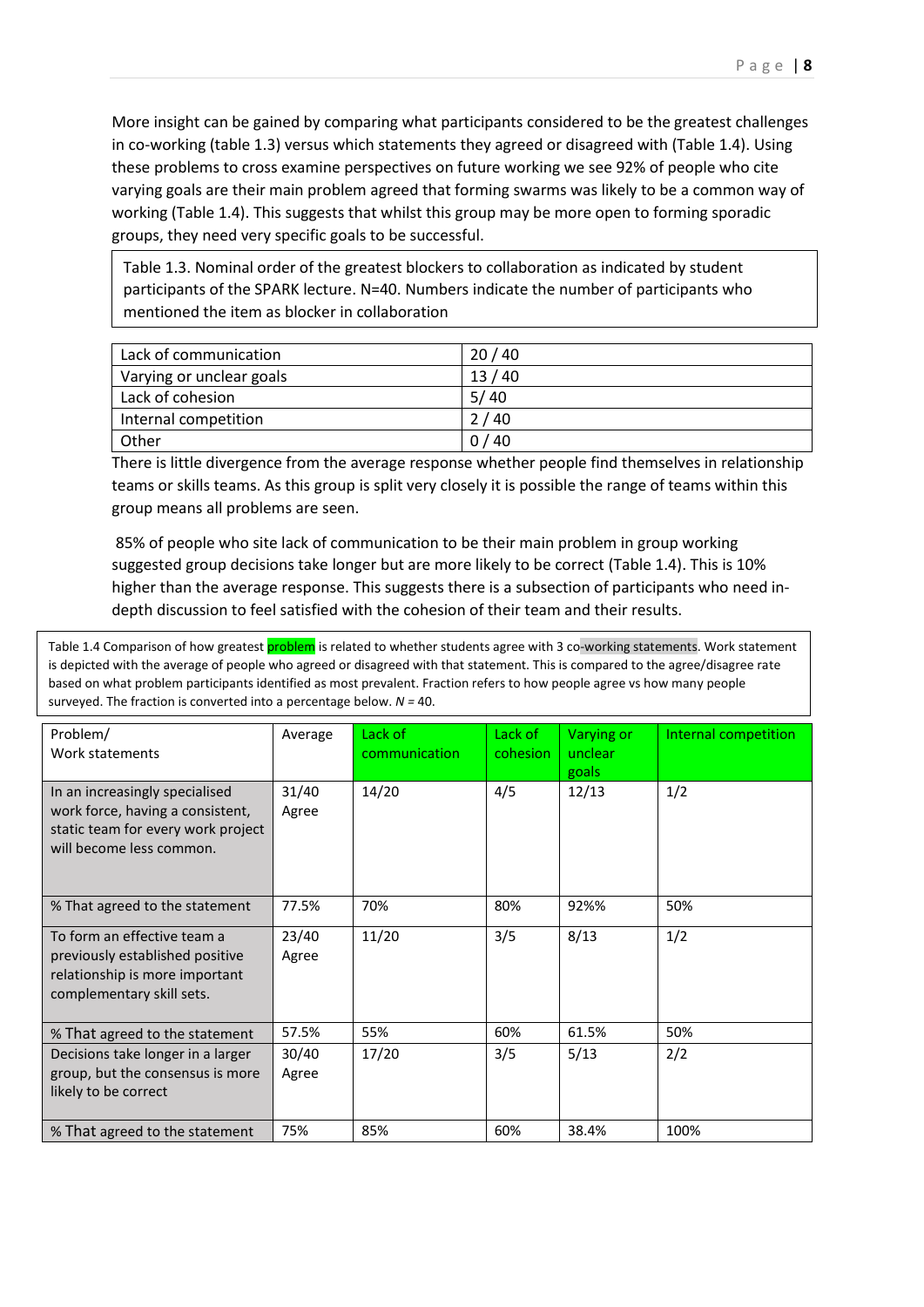The combination of these results creates a preliminary picture that certain workers may be more attracted to swarming. These workers will have experience with coworking and a forming skills based teams or a positive perspective on this method of team forming. It also suggests that clear open discussion about the objectives of the swarming process may be necessary to form swarms, and this can be facilitated by defined goals within the projects. Broadly it creates a positive appraisal of swarming and suggests this can be an effective mechanism of working. The analysis was gained in a 1.5-hour workshop which created a freeze frame of how people see swarming. To test these preliminary findings the longer EBDC was conducted to see how participants rate the efficacy of swarming over the course of several months.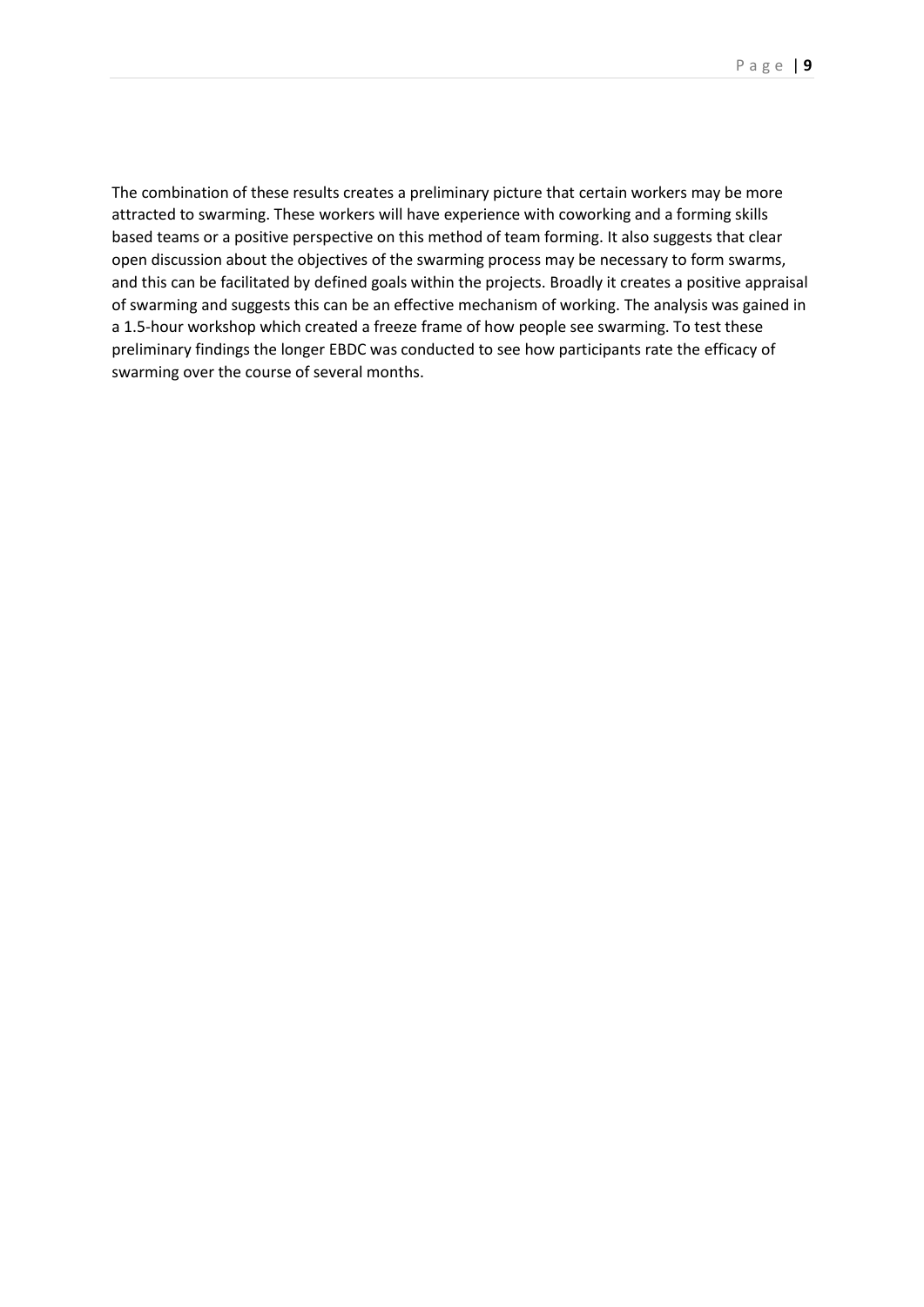# 2. EBDC participants described swarming as an effective mechanism of co-working

The Spark workshop created a snapshot of how swarming on the COBIOM platform could work but a longitudinal study was required to create in depth analysis. To assess the swarming process of the EBDC, interviews were conducted that collected quantitative and qualitative data of the participants  $(N = 11)$ .

Participants felt that the EBDC and their swarming experience had been an effective mechanism to work together giving an average answer of 7.0 for effectiveness (Table 2.1). This suggests that participants felt able to work together in this swarming format over the course of several months. Participants enjoyed the process, providing a score of 9.0 / 10. This accounts for the high value of 8.3 / 10 for the question: "How likely would you be to take part in a similar process in the future from 1 to 10". Part of the reason the participants liked the process was due to the combination of structure and freedom. This can be seen in the answer to how hierarchical did you find the EBDC to be: 4.3. Enjoyment also stemmed from becoming increasingly close with the other participants as they increased their comfortability score from an average of 4.5, meaning slightly uncomfortable, to 6.4 meaning quite comfortable. One area the EBDC scored slightly lower in is the quality of work produced. The result was 6.6/10, which still means they perceived it to be slightly higher than average (5) quality than that which they produced in other teams (Table 2.1)

Table 2.1. Averaged results from a survey performed on EBDC participants in the weeks following the EBDC. Participants were asked the exact question as it is written. Key insights were gleaned from participants unprompted explanations of their answers.

| Question                                   | <b>Averaged Answer</b> | Key Insights                                   |
|--------------------------------------------|------------------------|------------------------------------------------|
|                                            | $N = 11$               |                                                |
| On a scale of $1 - 10$ how effective did   | 7.0                    | Some groups became too small to be             |
| you find your group to be. Where 1 is      |                        | effective, especially as the participants who  |
| ineffective and 10 is very effective and 5 |                        | remained were part of other challenges. This   |
| is competent.                              |                        | was felt acutely in the final weeks.           |
| On a scale of $1 - 10$ how much did you    | 9.0                    | The atmosphere in the challenges was           |
| enjoy this method of working, with         |                        | positive and that kept participants engaged.   |
| loose informal groups formed around a      |                        | Meeting new people from around Europe          |
| shared purpose rather than shared          |                        | and networking was a good experience.          |
| background or institution                  |                        |                                                |
| Compared to traditional relationship or    | 6.6                    | Participants were content with the level of    |
| institution-based teams you have been      |                        | quality that came out and rated it as higher   |
| part how was the quality of work           |                        | than work that would usually be produced.      |
| produced on a scale of $1 - 10$ . Where 1  |                        |                                                |
| is much lower quality, 5 is similar        |                        |                                                |
| quality, 10 is much higher quality.        |                        |                                                |
| On a scale of $1 - 10$ how suited were     | 6.0                    | The open nature of the processes meant         |
| your team mates to the challenge.          |                        | some participants felt suitability was more of |
| Where 1 is unsuited or incapable, 5 is     |                        | an attitude than a skill set.                  |
| averagely suited and capable and 10 is     |                        |                                                |
| high suitable and specialised.             |                        |                                                |
| On a scale of $1 - 10$ how comfortable     | $4.5 - 6.4$            | Many participants commented on the great       |
| did you feel with your teammates at the    |                        | atmosphere.                                    |
| beginning and end of the processes.        |                        |                                                |
| Where 1 is completely uncomfortable, 5     |                        |                                                |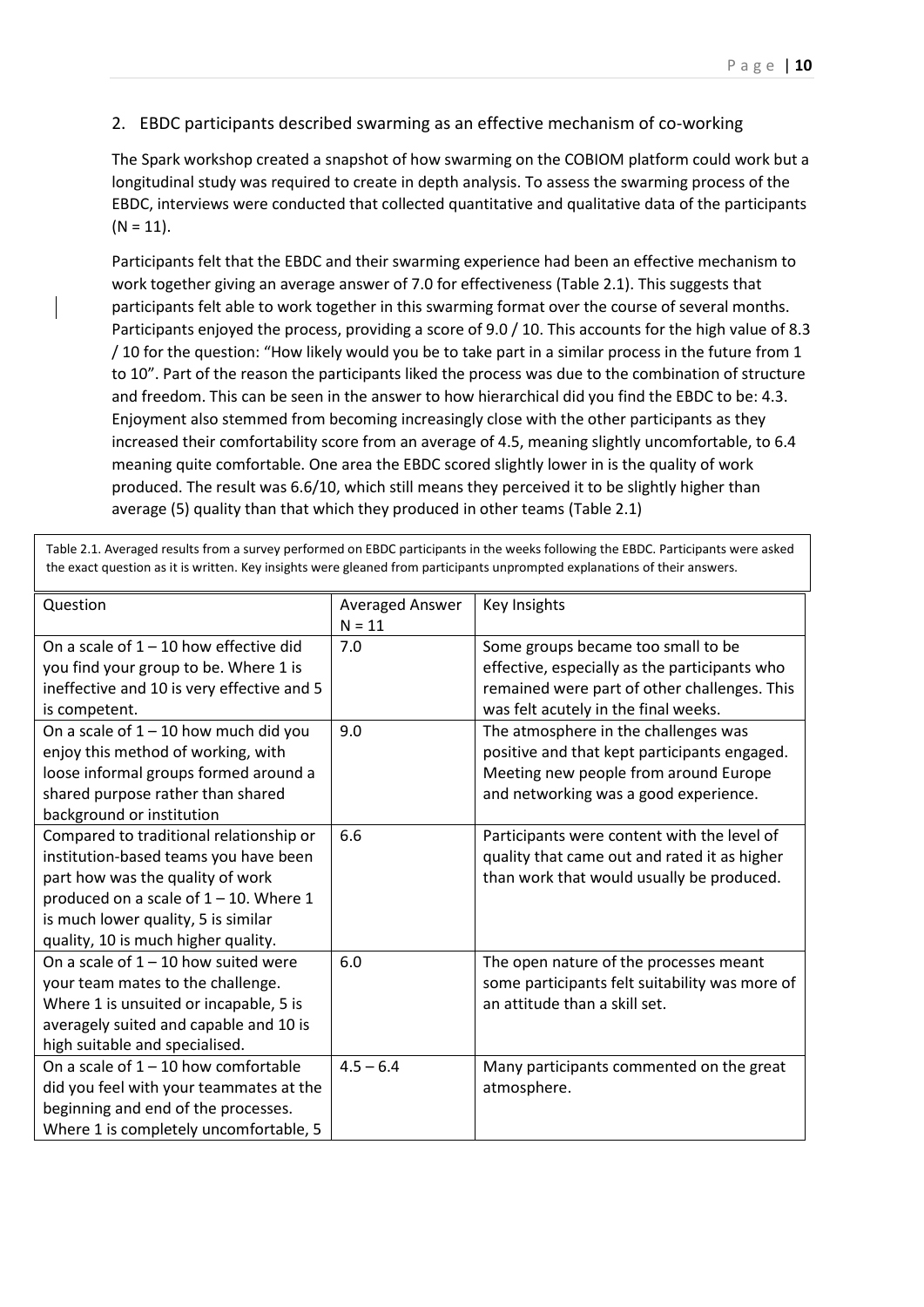| is averagely comfortable, 10 is<br>completely comfortable. <sup>1</sup>                                                                                                                                                                           |     |                                                                                                                                                                                         |
|---------------------------------------------------------------------------------------------------------------------------------------------------------------------------------------------------------------------------------------------------|-----|-----------------------------------------------------------------------------------------------------------------------------------------------------------------------------------------|
| On a scale of $1 - 10$ how hierarchical did<br>you find your group to be. Where 1 is<br>completely communal (work chosen), 5<br>is hierarchical but open to suggestions<br>(work suggested) and 10 is completely<br>hierarchical (work dictated). | 4.2 | Participants commented on the pleasant<br>combination of structure and freedom<br>provided for them. The BECCUS participants<br>felt there was more structure than the other<br>groups. |
| From $1 - 10$ , how likely would you be to<br>take part in a process similar to this in<br>the future.                                                                                                                                            | 8.3 | Most participants are already taking part in<br>the Green Chemicals initiative run on the<br>platform. Time was cited as the main reason<br>preventing people getting more involved.    |

The results from the combination of quantitative and qualitive research suggests that Swarming is considered an effective work mechanism. This works in either a snapshot session or throughout a whole process. This promotes swarming on the COBIOM platform as a useful and productive mechanism to go forward. This semi-structured interview captured the views of those who completed the program, but further research was required to capture the whole populations perspective on the challenge.

<sup>&</sup>lt;sup>1</sup> Participants were also provided with a scale to try to normalise results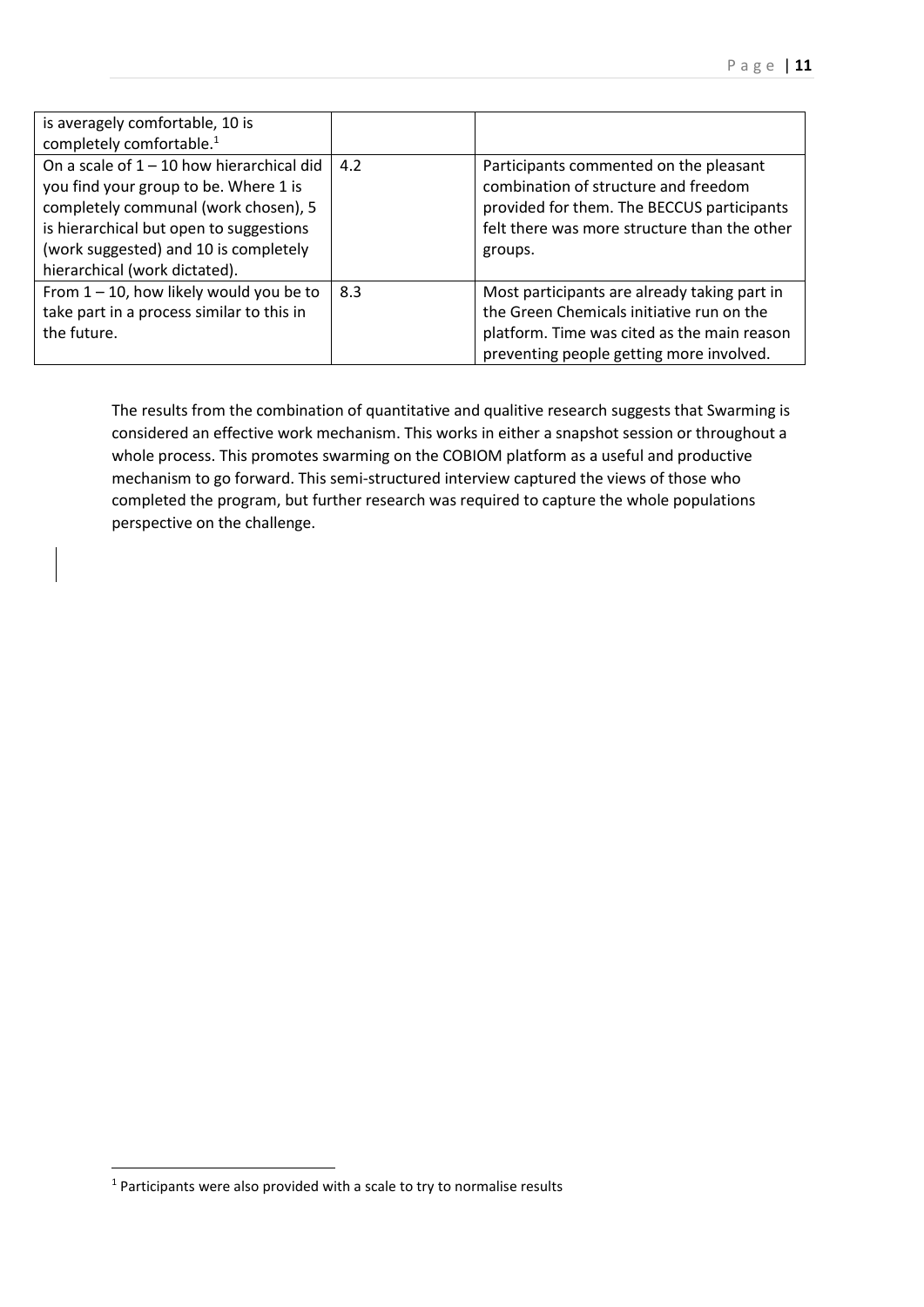3. Participant numbers reduced and then stabilized during the EBDC.

Daily usage of the platform and attendance to group meetings before and during the EBDC was analysed to measure the uptake of swarming over the period from December 1st 2020 until May 1st 2021. This allows an analysis of the general up taking of swarming and not just the participants at the end of the process. Daily usage and meeting attendance depicts that whilst participants did drop out, those who remained became increasingly active suggesting a subset of participants were able to swarm effectively.

Pre-EBDC there was an initial interest in the platform when it launched in early December 2020 attracting 57 visits from December  $7<sup>th</sup>$  and January 4<sup>th</sup> (Figure 3.1). This was mostly due to people signing up for challenges as 122 people joined the EBDC from between the platform starting and the challenge<sup>2</sup>. The initiation of the program set a record of 16 daily visitors. Visitors catching up on the video recording saw this number rise to 48 visitors over the week as potential participants caught up on the recording. Over the following weeks from 10/01/21 – 23/02/21 A cyclic pattern emerged of an average of 15.75 users per week emerged as users settled into the challenges (supp fig.3). This data shows there was an initial strong interest in the EBDC but many of the sign-ups did not engage with the programme. However, most of those who did engage continued for the duration of the programme.

An error in the analytics programme prevented users being captured from between 11.03.21 – 29.03.21. After this period, we see a large increase in activity which represents the end of the programme including a final closing symposium on April  $16<sup>th</sup>$  where 38 daily users were recoded (Figure 3.1).



Daily Platform Visitors

Figure 3.1: Individual daily users of any page of the COBIOM platform as measured by google analytics. Measuring period exists between 1.12.2020 and 1.5.21, with a short interruption between 11-3 and 29-3.

 $2$  Google Analytics was not turned on until December 10<sup>th</sup> and did not capture the initial users.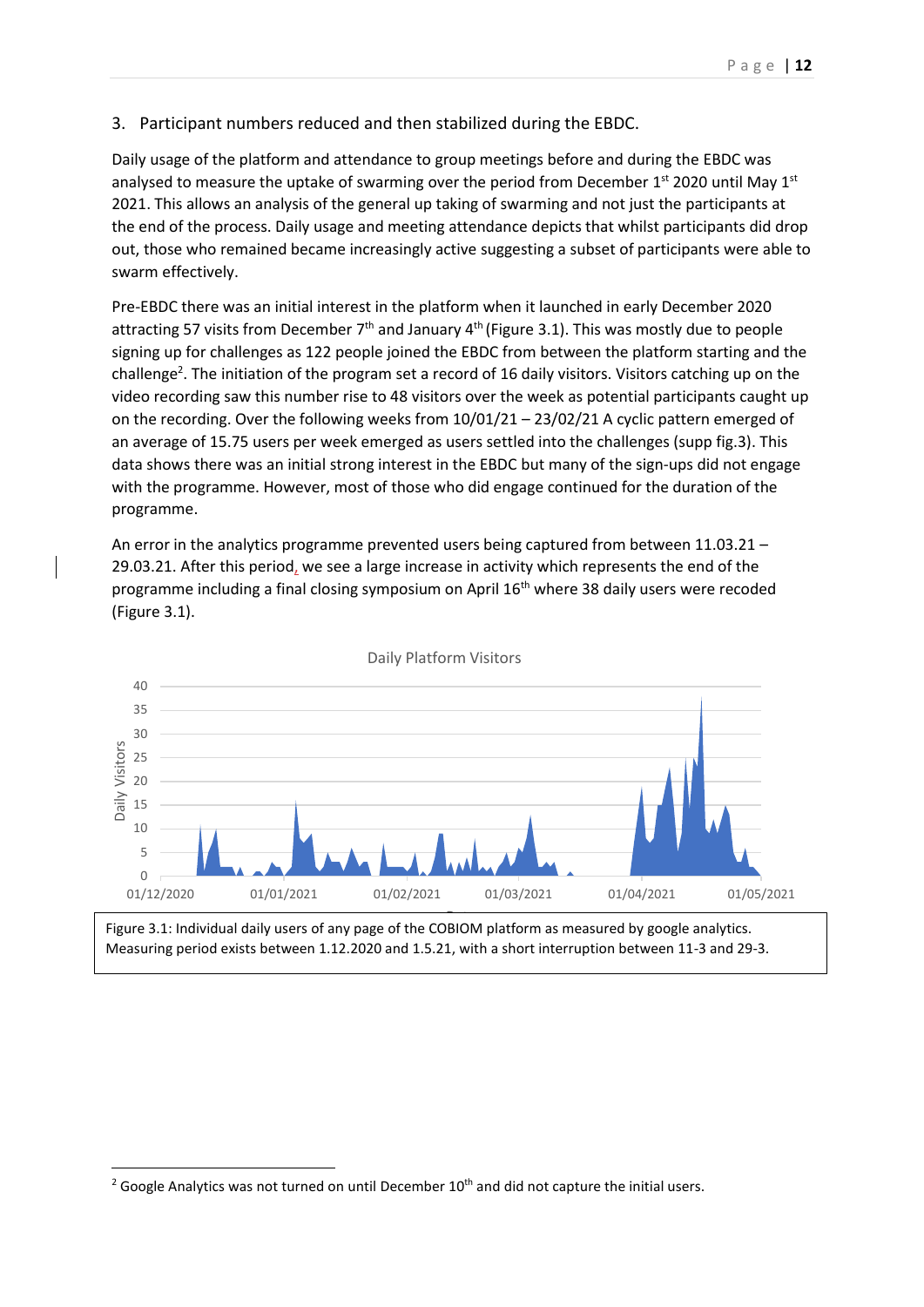#### Participants per meeting



Figure 3.2: Individual daily users of any page of the COBIOM platform as measured by google analytics. Measuring period exists between 1.12.2020 and 1.5.21.

Measuring the number of people who joined meetings each week gives an impression of the number of active swarm participants. This ignores the larger organised events and focusses on who attended the meetings for each group each week. We see intense interest for the initial meeting with a cumulative participation of the EBDC of 82 but this gradually decreases for each group (Fig.3.2). On the second week the cumulative weekly attendees were 35 and by the end of the BM phase on the 15<sup>th</sup> of march it was 24. The final cumulative participant number for the last meeting was 21 (Fig3.2).

Initially, the data from 2.1 and 2.2 seem to contradict each other because between January the 11th until Monday the 1<sup>st</sup> of Feb there are only 13 weekly users but an average of 34 meeting attendees per week. This is due to users attending multiple meetings as they are involved in different projects (Table 3.2)

| Participant    | <b>Challenge freq</b> |
|----------------|-----------------------|
| $\mathbf{1}$   | $\mathbf{1}$          |
| $\overline{2}$ | $\mathbf{1}$          |
| $\overline{3}$ | $\mathbf{1}$          |
| $\overline{4}$ | $\mathbf 0$           |
| 5              | $\overline{1}$        |
| 6              | $\overline{2}$        |
| $\overline{7}$ | $\mathbf{1}$          |
| 8              | $\overline{2}$        |
| $\overline{9}$ | $\overline{3}$        |
| 10             | 5                     |
| 11             | $\mathbf 0$           |
| 12             | $\mathbf 0$           |
| 13             | $\mathbf{0}$          |

Table 3.2 – The challenge attendance frequency of individual platform users who responded to an early survey on the EBDC.

In conclusion, this data suggests that a subsection of participants found the swarming processes to be productive and maintained their activity over the duration of the challenge. However, there was a large drop off in participation from the initial meetings which stabilised by February. Some changes occurred as participants began to become involved in fewer challenges as the process went on. There were sporadic spikes of activity which exceeded the numbers of participants which was due to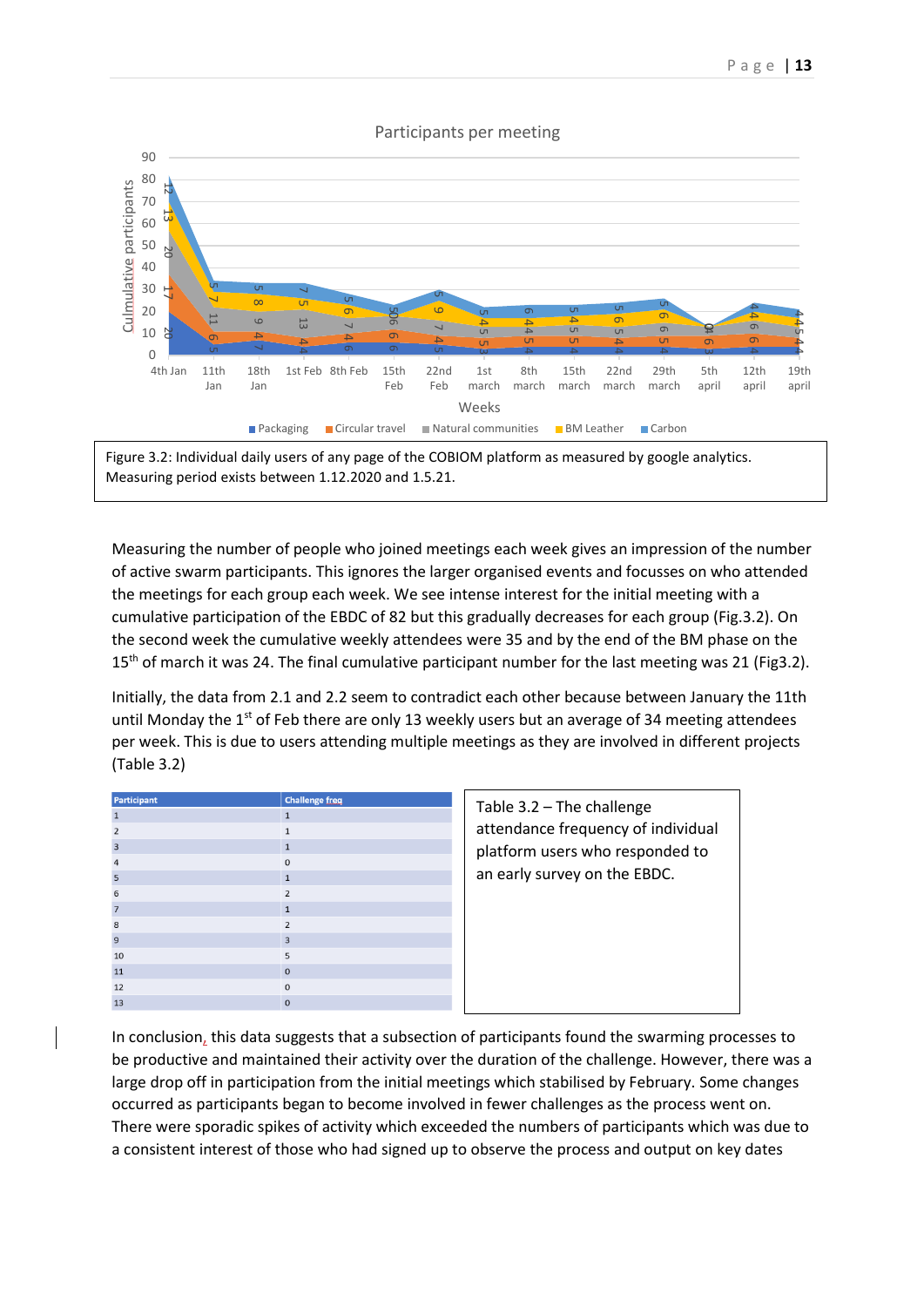(Supp tab. 1). By analysing those who remained it be possible to create insights into who continued to swarm.

## 4. Early participant interview: Demographic, Aims and Problems

Participant interviews were used to understand participant's motivation for joining the EBDC. This helps to understand why some participants continued with the programme and their aspirations for the challenge. Moreover, it was performed to be able understand the skillsets and background present in the challenge to enable the characterisation of the participants. Participants had a range of experience (Table 4.1), wanted to practice biomimicry (table 4.2) but experienced some technical issues with the site (Table 4.3)

4.1 Demographics – Who joined the EBDC -

5

| Table 4.1. Demographics on professional experience of those who<br>responded to the survey of the EBDC. $N = 12$ .                        |  |  |  |  |
|-------------------------------------------------------------------------------------------------------------------------------------------|--|--|--|--|
| Students refers to someone still in full time education, Graduates to<br>someone who has left fulltime education in the 2 last years, and |  |  |  |  |
| <b>Students</b><br><b>Graduates</b><br><b>Professionals</b>                                                                               |  |  |  |  |

A breakdown of the demographics of those who entered the EBDC demonstrates there is an even distribution of participants regarding professional experience (Table 4.1). Students (3), graduates (5) and professionals (4) are evenly distributed.

 $\overline{4}$ 

#### 4.2 Why did people join the EBDC?

 $\overline{\mathbf{3}}$ 

| Table 4.2. nominal ordering of responses to the question: If you have joined the<br>EBDC, what did you hope to get out of it? N=11 |       |              |  |  |
|------------------------------------------------------------------------------------------------------------------------------------|-------|--------------|--|--|
| <b>Reason</b>                                                                                                                      | Order | <b>Score</b> |  |  |
| <b>Practice Biomimicry</b>                                                                                                         | 1     | 6            |  |  |
| To network with BM professionals<br>3<br>$=2$                                                                                      |       |              |  |  |
| To be part of an innovative processes<br>3<br>$=2$                                                                                 |       |              |  |  |
| To bring what I learn to my own field<br>4<br>2                                                                                    |       |              |  |  |

People joined the EBDC predominantly to practice Biomimicry, with over half of the participants citing this as a reason to be a part of the challenge (Table 4.2). Other reasons included wanting to network with BM professionals, experiment with the new mechanism of working and innovation and being able to apply BM back to their own field. Wanting to be part of an innovative processes may be a reason why some participants continued with the process even if they experienced other difficulties.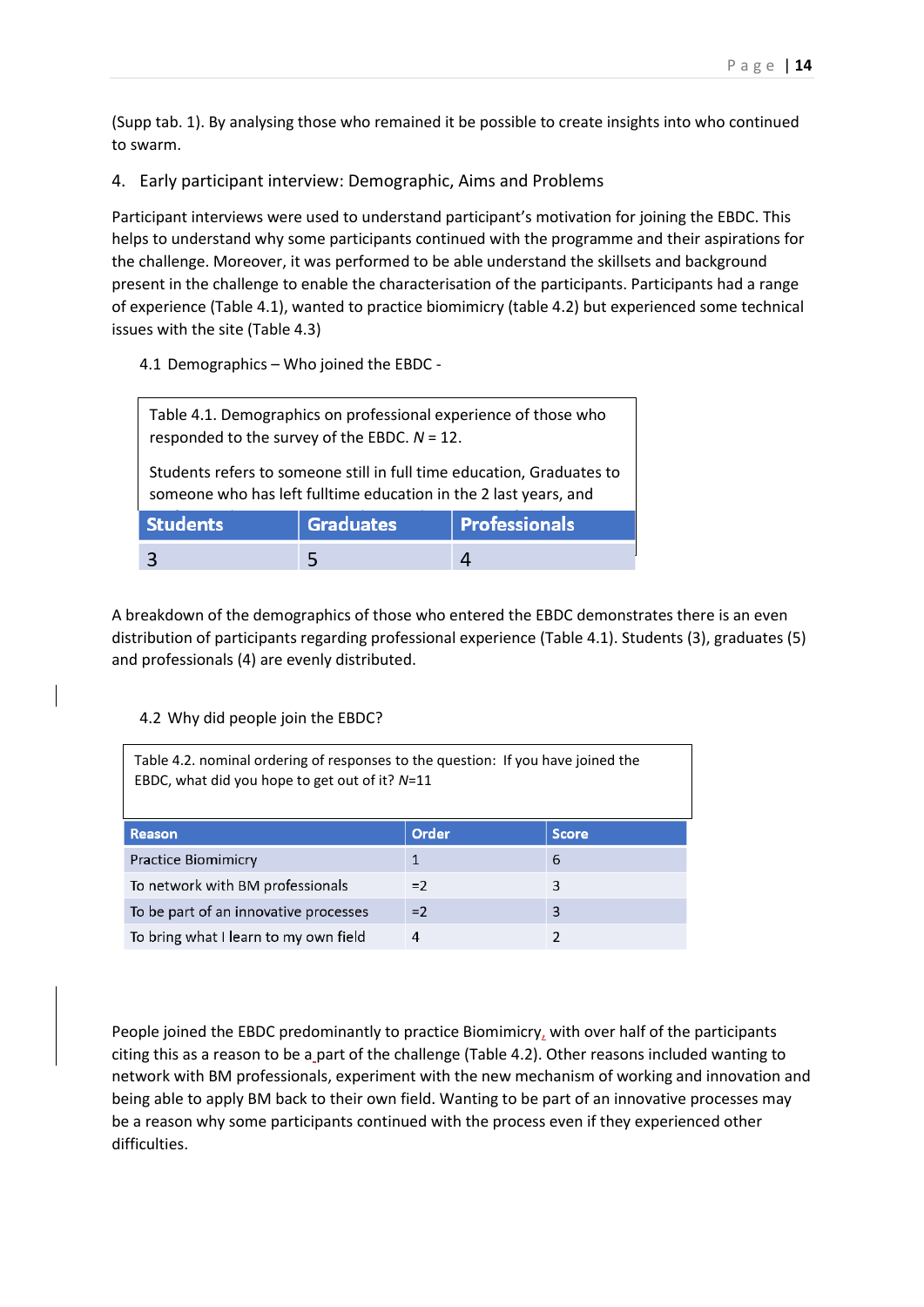## 4.3 – Difficulties within the EBDC

To understand the barriers that could prevent swarming participants were asked what potential reasons may have caused them to drop out of the EBDC (N=12). This can be used to understand what may have caused other participants to drop out and increase retention if problems are fixed.

6 of 12 participants asked cited technical issues as problematic for them (table 4.3). Technical problems cited including an inability to enter the platform, tool failure and inability to send messages. This caused frustration with participants and was also cited in several interviews as a reason for people with limited time to get involved. This also combined with the issue of some participants in staying informed as they were unable to navigate the swarm. However, 3/12 of those asked said they had no problems at all suggesting some problems may be related to individual's technical ability as well as issues with the platform.

| <b>EBDC difficulties</b>         | Order | <b>Frequency</b> | Table 4.3. nominal ordering of                                               |
|----------------------------------|-------|------------------|------------------------------------------------------------------------------|
| <b>Technical Issues</b>          |       | 6                | responses to the question: Were there<br>any hurdles that may have prevented |
| Staying informed                 | $=2$  | 3                | you joining the EBDC or have cause you<br>to leave? N=12                     |
| No problems                      | $=2$  | 3                |                                                                              |
| Difficulty with<br>collaboration | 4     |                  |                                                                              |

In conclusion our pre-liminary data show that those participants who showed an initial interest in the EBDC, are innovative forward-thinking individuals who want to try out new work styles. COBIOM can help them achieve this even more by reducing technical barriers to participation and keeping members up to date. By extrapolating the difficulties some had with the EBDC, one early conclusion is that participants who left may have done so due to having technical problems and staying informed.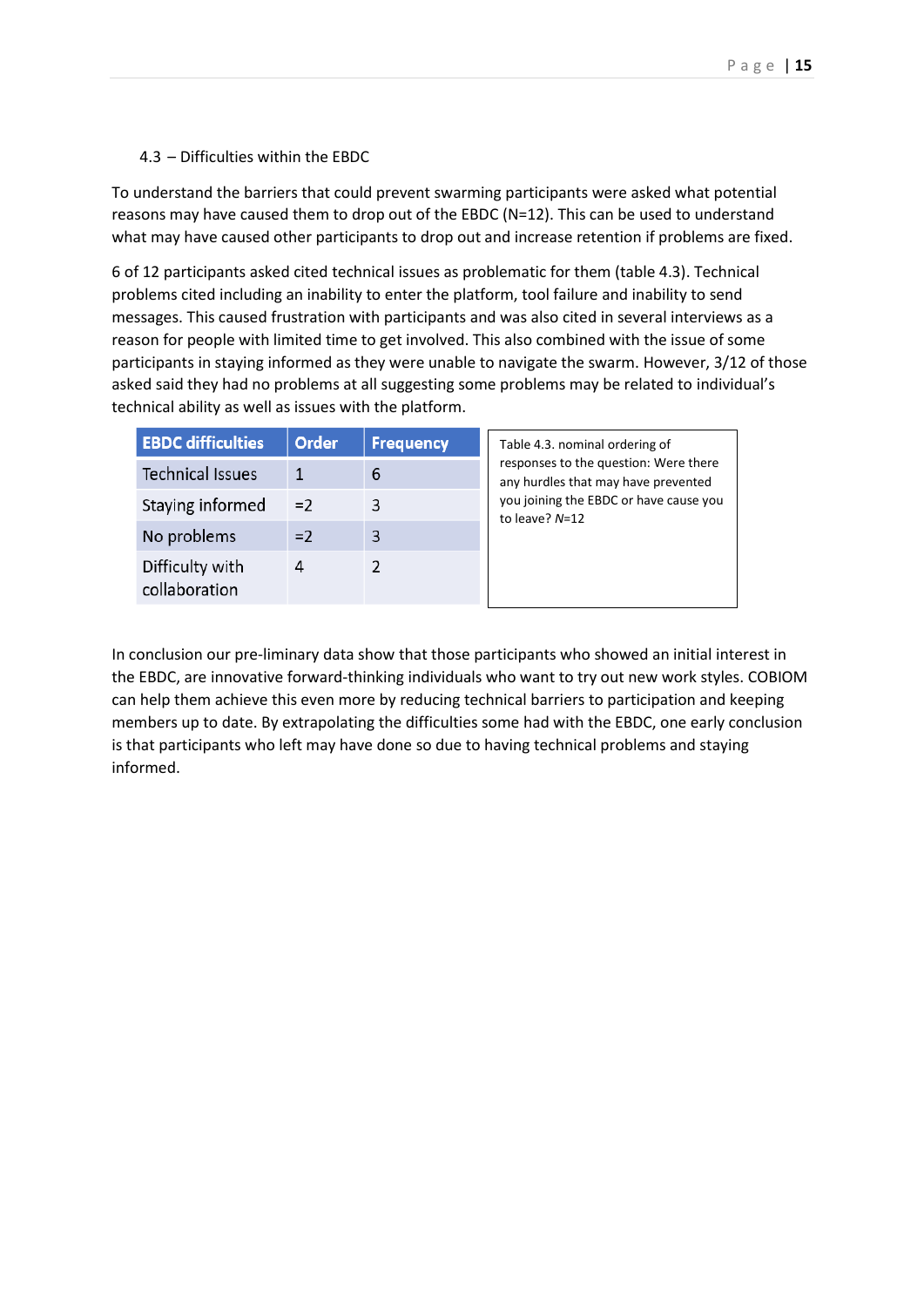5. Participants have experience in network teams.

Once the demographics of those involved were understood, further surveys were used to assess the previous experience of those involved within network teams to see if this influenced participation. (N=11). Most participants had experience with working in network teams before this programme and had taken part in other challenges. (Figure 5.3)

Most participants were working independently (91%) rather than with a company (9%) (Fig5.1). This suggests that participants typically work with others in a 'project by project' association and so are more suitable for swarming. It is therefore not by surprise that 91% of 11 respondents are involved with Network teams: an informal typically large team of associates rather than colleagues (Fig 5.2). This shows that the participants are experienced at networking professionally and working within these networks in a similar set up to the EBDC.



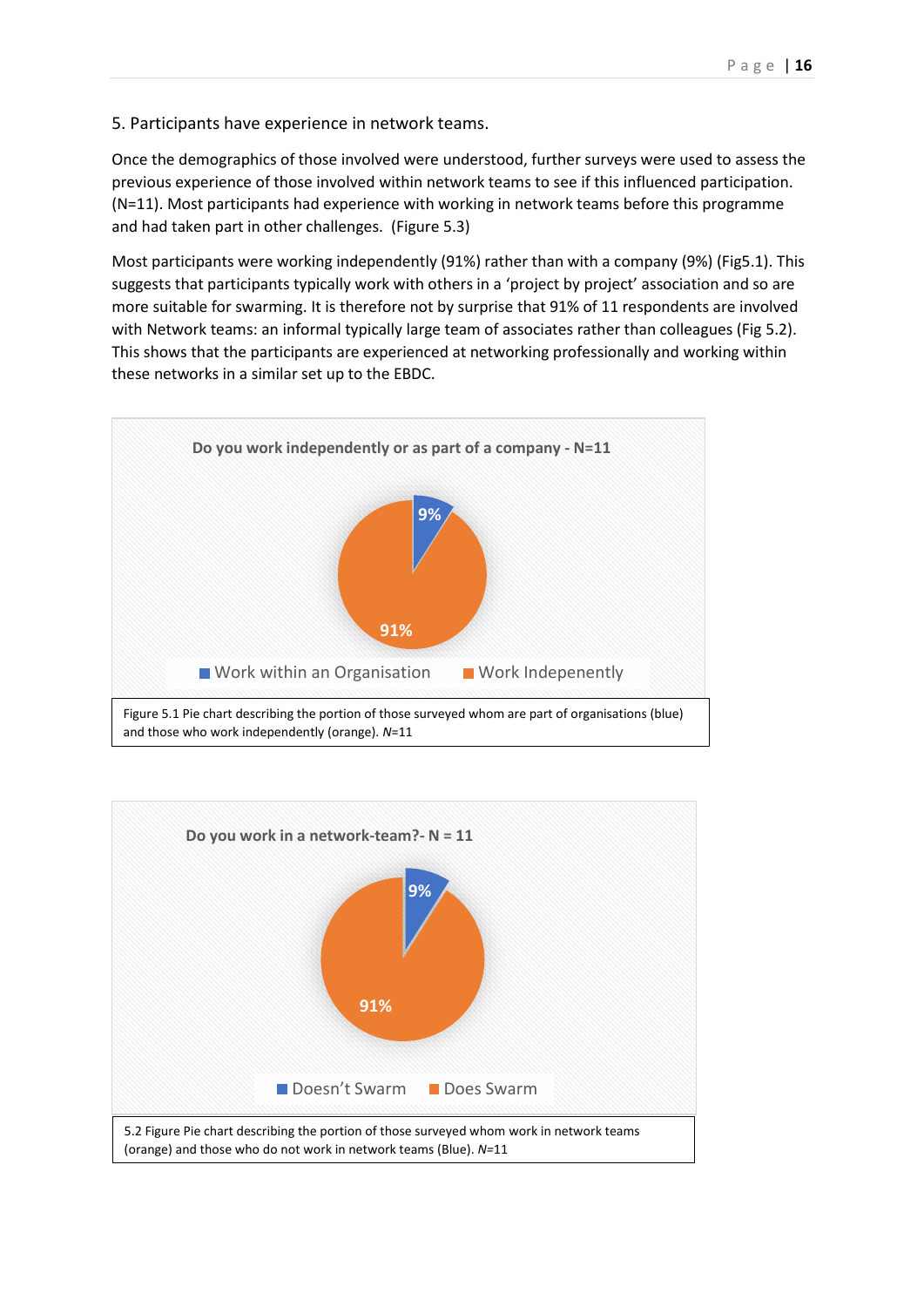Participants also had experience working in other projects. While 18.2% of the 11 participants did not take part in any projects outside their main source of work annually (besides the EBDC), 54.2% took part in 1-2 projects per year, 18.2% took place in 3 - 5 and 9.1% took part in 6 – 10 challenges a year (Figure 5.3). This suggests that that majority of participants are participating in projects outside of their main source of work, and over a quarter are taking part in more than 3 projects per year.



Understanding the motivation of participants can help COBIOM to understand what market it appeals to and cross reference this with the participants it wants to attract. Moreover, it allows them to assess if the recruitment strategy is effective.



The EBDC attracted participants who were interested in both tangible and intangible gains by the project. However, of the 11 EBDC participants who were surveyed, there is a slight preference for intangible assets (26.40%) or a combination of intangible and tangible assets (45.5%) rather than purely tangible assets (18.2%) (Figure 5.4). This suggests, that whilst the participants are taking part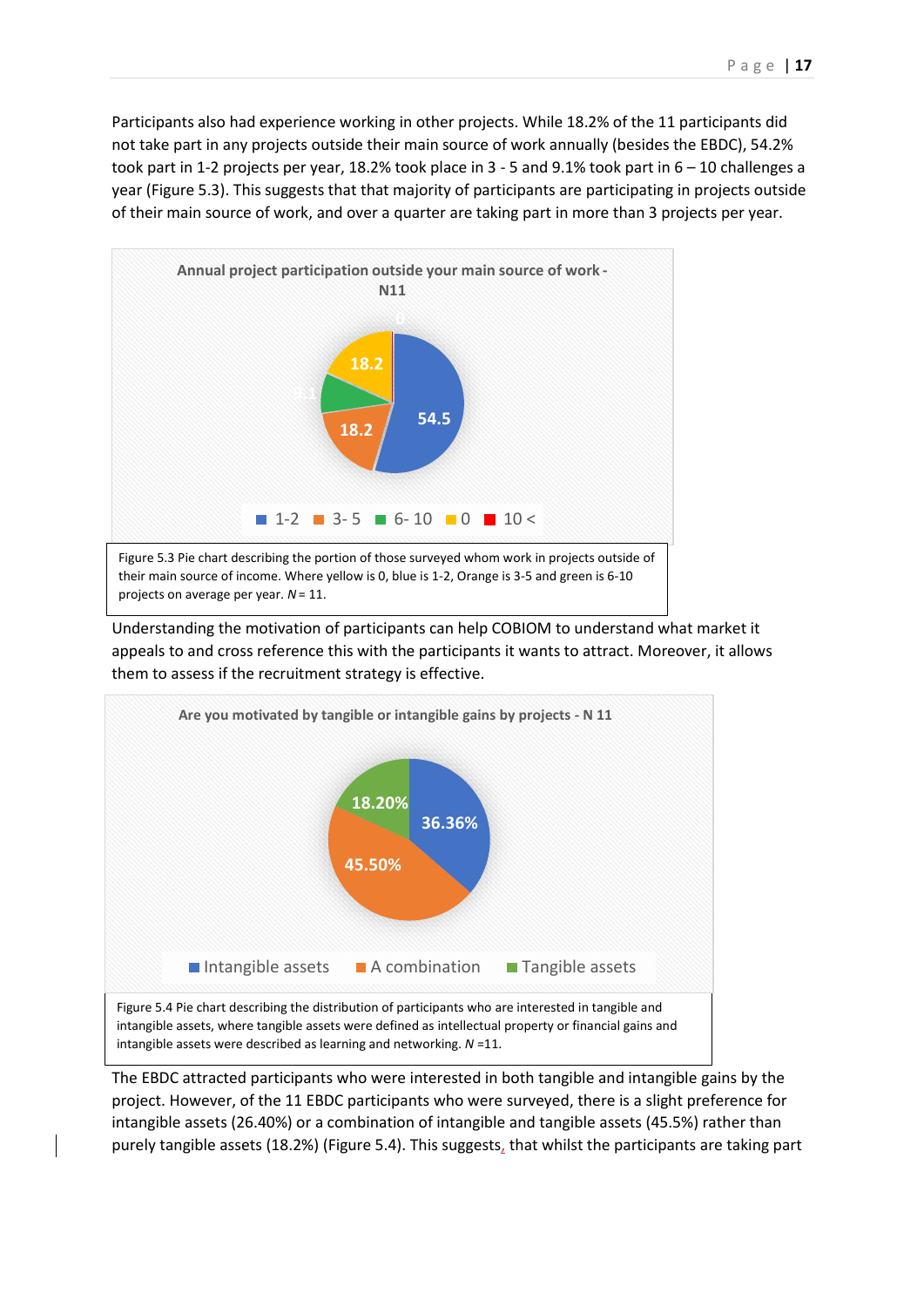in challenges such as the EBDC, they do not use them to supplement their income but instead hope to gain new insights skills or collaborations.

This shows that most of our users are familiar with working in looser team formats and frequently are working alone and independently of an organisation. This may also explain why 81% suggested they expect to be paid for value added instead of time (Supp. Fig. 4).

In conclusion, the participants of the EBDC are independent workers, and have experience working in network teams. Their motive to take part in the EBDC is mainly the learning experience of working in this form of collaboration as well as BM. The advantage of that is they are more likely to be better adapted to swarming than typical workers and will be a more representative sample of the network workers COBIOM aims for. One reliability issue this adds is that to other workers who do not have the same motivation and experience it may be more difficult to encourage them to swarm on the COBIOM platform. As a result, mechanisms of engagement must be explored to increased wide adoption of the COBIOM platform and swarming process.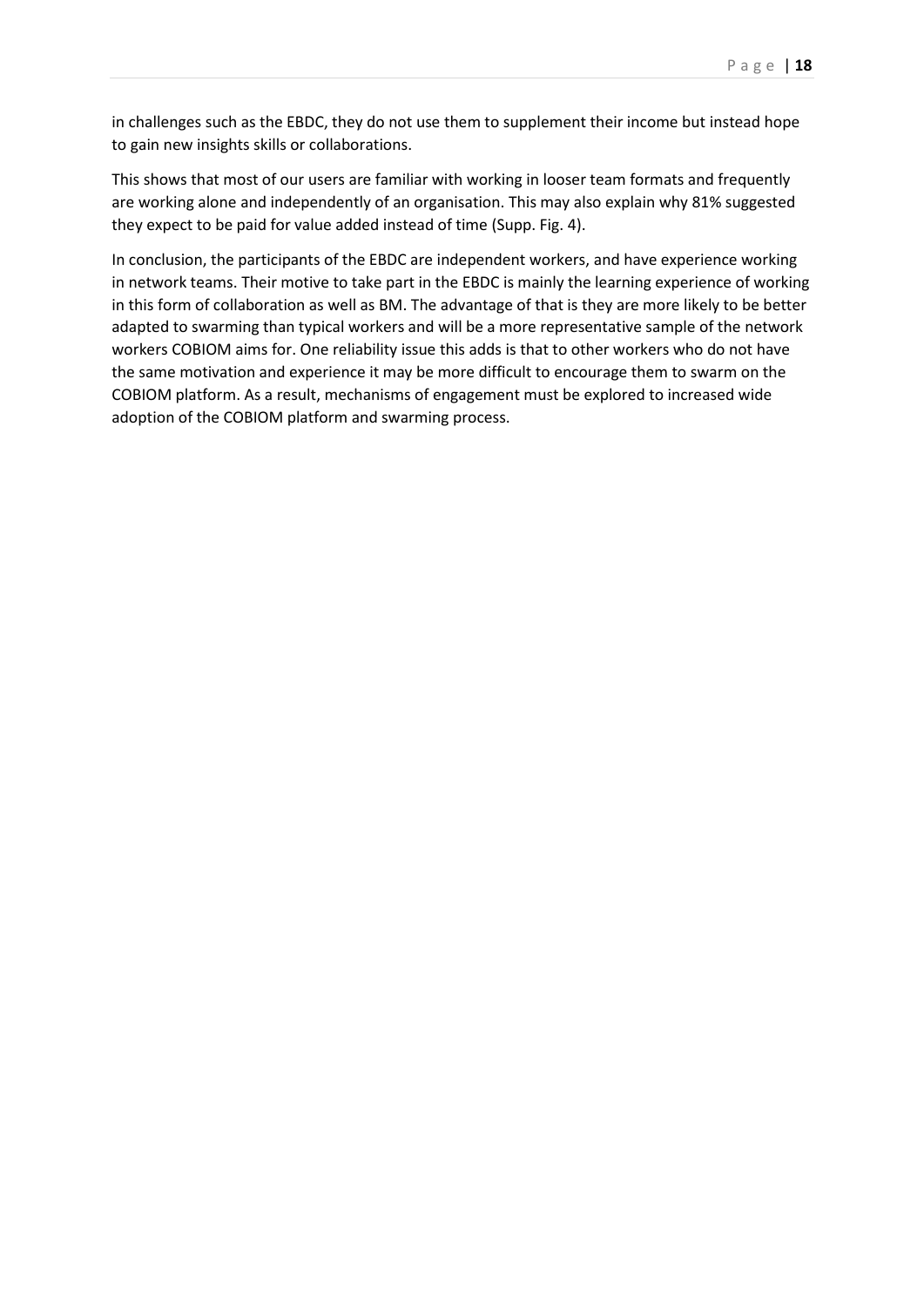#### 6. Efficacy of incentivisation using token-based rewards.

One key aspect of the COBIOM platform is that it incentivises engagement and radical collaboration through its tokenised reward system. This can attract people to engage with challenges and ensures contributors are rewarded for their time. The Karma coins are given for all activities and represent general platform use, the EBDC coins are specific to information shared in the challenges and represent a desire to gain rewards through posting in gamified discussion forums.

Measuring token acquisition shows that there was not a strong drive to collect tokens. By correlating these two coins a relationship between time on the platform and activities to generate rewards can be seen of  $R^2$ =0.50 for the top 30 most active participants (figure 6.1).



Figure 6.1. Relationship between EBDC counts and Karma points gained by top 30 most active participants on the platform.

There is a relationship between Karma coin gain and EBDC coin gain with an approximate 50% relationship between the two (Figure 6.1). However, the difference in axis is of a factor of 10 exemplifies that for every EBDC point gained, participants had gained on average 7.3 karma points. This shows that participants who were active, were not necessarily gaining many EBDC points. The disparity between points can also be seen in box and whisper plot (Figure 6.2). The blue box which represents the Karma points has a much wider distribution reflecting the range of score from the range of activity of the participants. The orange box which represents the EBDC points are narrowly distributed representing that very few points were gained and so there is little distribution. The narrow band between the bottom value and bottom quartile are due to many low values of between  $10 - 15$ . This occurs due to participants receiving the 10 points for signing up and not progressing further. The disparity of point types is also visualised in supplementary figure 5.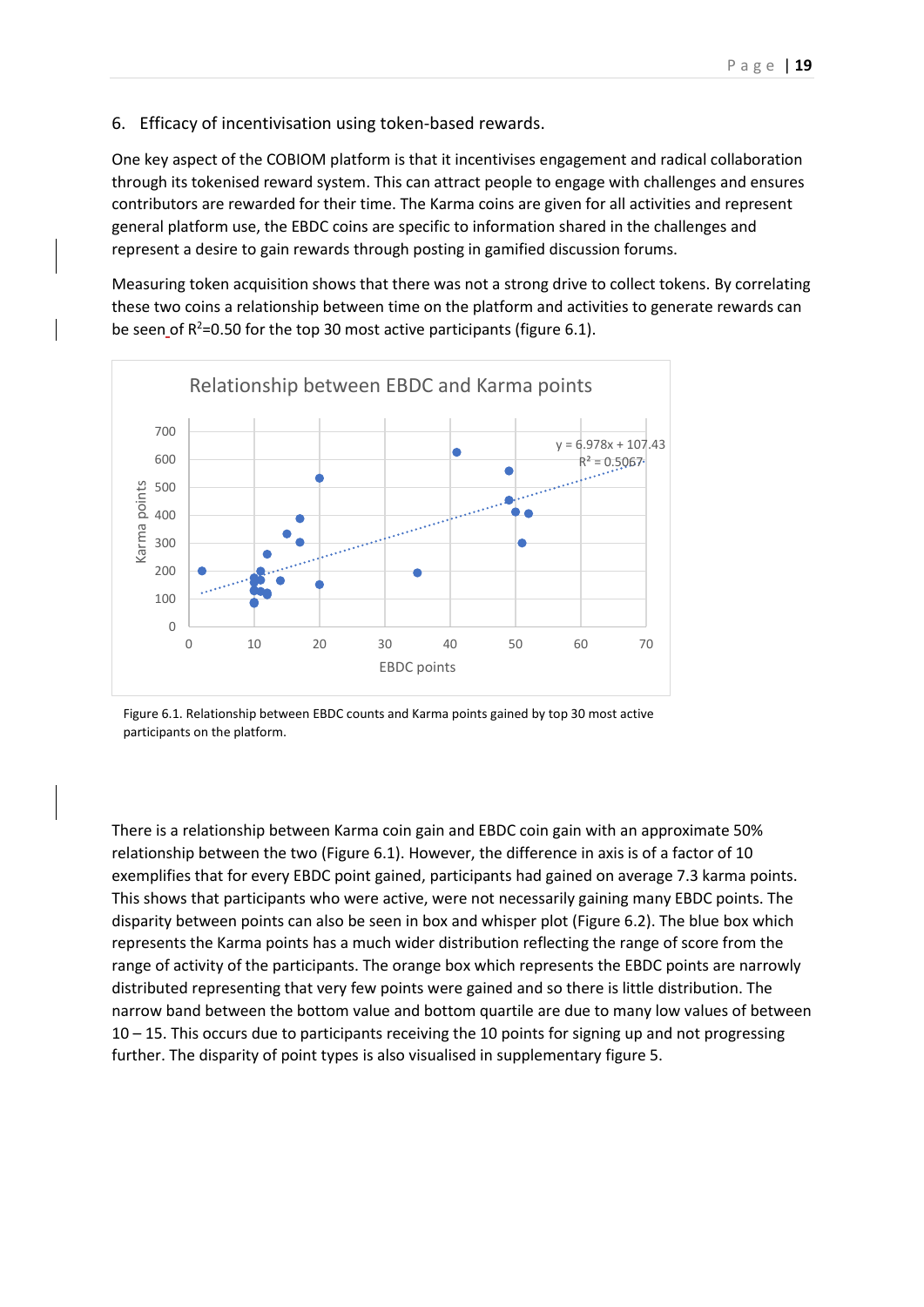

Figure 6.2 Box and whisper plot showing the difference in the distribution of points between the Karma points (Blue) and the EBDC coins (Orange).

To understand why participants were not getting EBDC coins, participants were asked to describe how the coin mechanism worked on the platform and how much they perceived themselves to understand the coins out of 5. The average score was 1.75 out of 5 for the participants asked (Table 6.1). These results suggest the EBDC tokens were poorly understood and not actively sought after.

To conclude, participants did not understand the coin mechanism, and the 30 most active participants, as delineated by karma points, were not rewarded with EBDC coins. This suggests the coin mechanism is not working as an incentivisation tool for participants. This could have implications for retention of new members of the platform or those that wish to start earning money through swarming on the COBIOM platform. This may be necessary for COBIOM to be an effective innovation hub for swarming.

Table 6.1 Participant evaluation of coin comprehension from participant interview. 0 is low and 5 is high. N=12.

| <b>Participant</b>      | <b>Coin evaluation (5)</b> |
|-------------------------|----------------------------|
| $\mathbf{1}$            | $\mathbf 0$                |
| $\overline{2}$          | 0                          |
| $\overline{\mathbf{3}}$ | 0                          |
| $\overline{4}$          | $\overline{2}$             |
| 5                       | 3                          |
| 6                       | O                          |
| $\overline{7}$          | $\mathbf{1}$               |
| 8                       | 4                          |
| 9                       | 3                          |
| 10                      | $\overline{2}$             |
| 11                      | $\overline{4}$             |
| 12                      | $\overline{2}$             |
| Average                 | 1.75                       |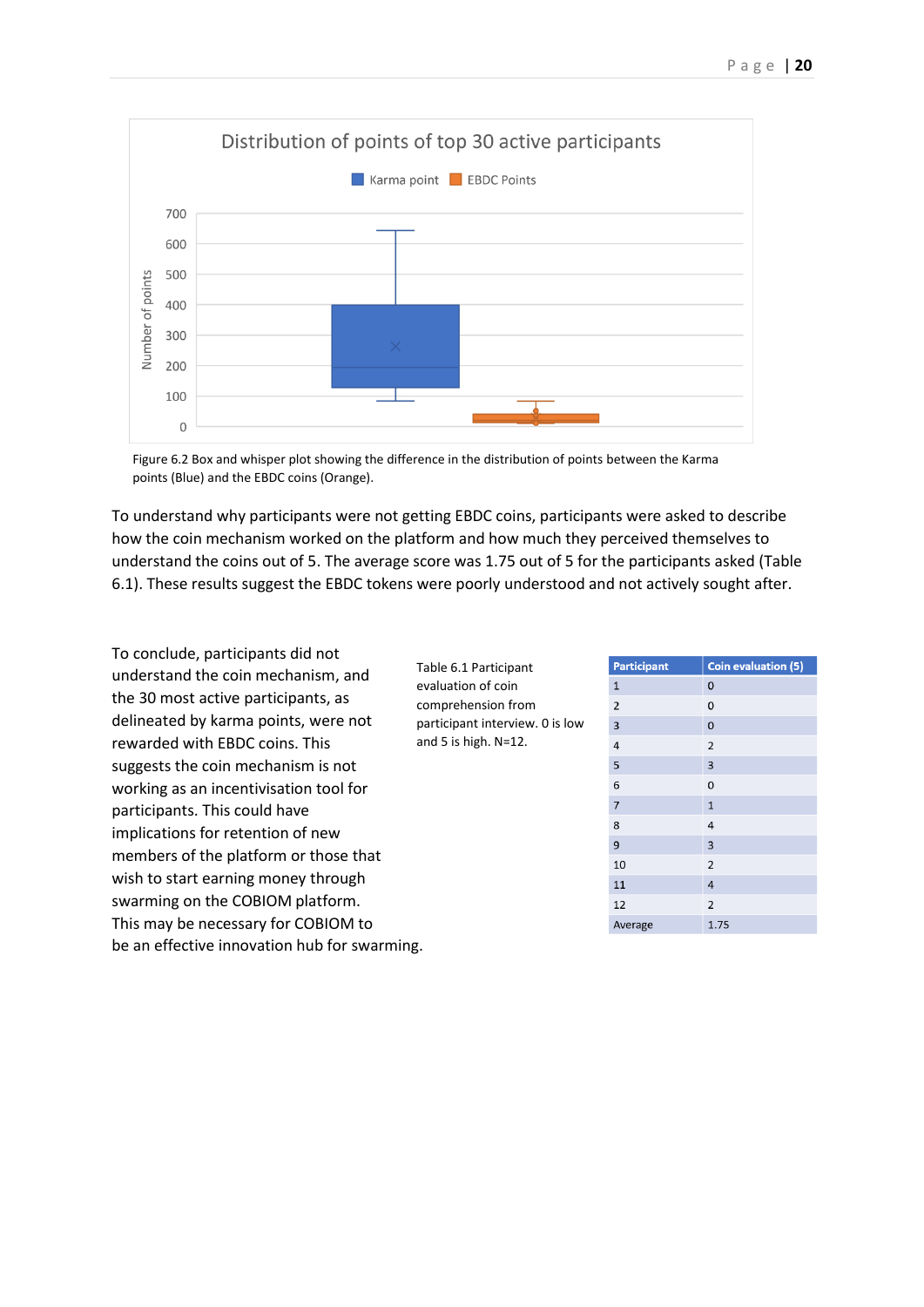# **Discussion and recommendations:**

The European Biomimicry Design Challenge (EBDC) was conceived with the purpose of being a focal point for the current biomimicry community as well as living lab experiment for COBIOMS Swarm Innovation Platform. This also acted as a trial for radical collaboration and swarming. This was used to answer the central questions: How do individuals react to swarming, are some groups / demographics more adept to swarming and how can the COBIOM platform best facilitate this. Data from participant satisfaction, engagement, and demographics of those who took part in the EBDC was analysed. Finally, the use of gamification and whether this had been a useful motivator was discussed. The outcome of the participants survey suggests participants enjoyed the experience and found it an effective way of working. However, there was strong initial user drop off and difficulties with the gamification system. This discussion will aim to analyse the success of the EBDC and suggest recommendations for further improvements to future projects run on the Swarm Innovation Platform.

# Swarming Effectiveness:

Swarming is described as a process where large informal groups solve complex tasks using a range of skill sets. Whilst the demographics of the group included a similar number of students, professionals and graduates they were smaller than an ideal swarm (Table 4.1, Figure 3.2). Despite the low numbers, participants believed they had a competent well put together group which they gave on average a competency score of 6 (Table 2.1). The efficacy is once again solidified by the effectiveness and quality scores of the work produced which are 7 and 6.6, respectively. This is despite having very few numbers in each group (Figure 3.2). The connection between reported efficacy and competency fits into theories of team composition which suggests effectiveness may be determined by member's skill, job and organisation ability (Mathieu et al., 2014). This is corroborated by a score of 7 provided by the results from the Climate-KIC spark lecture where swarming was introduced to Climate-KIC students (1.1). Combined, these scores show that swarming can be an effective tool for both short term and long-term working arrangements. This confirms that swarming is an effective coworking method and that COBIOM is a suitable platform for supporting this work.

## Limitations to research

One issue concerning the conclusions drawn from this research are that personal biases in the researcher may have also affected the results of the surveys. The method of interviewing relied on face-to-face video calls and asking for insights based on set questions. This could have created bias in several ways. Firstly, social desirability bias occurs when participants provide answers they believe are desired instead of their actual feelings (Vogt, 2015). This may have caused higher scores given to effectiveness. This could additionally have prevented participants feeling as comfortable criticising the process, especially as the interviewer was involved in the organisation and execution of meetings. Interviewer effects have also been specifically cites as influencing participants through the use of leading questions and errors in recording (Mangione, Fowler and Louis, 1992). This is especially relevant to this researcher as all interviews were conducted in his native English with people who were not native English speakers. This led to some interpretation and follow up questions for clarity which in turn leads to changes in reliability. One important benefit of the survey of Climate-KIC students is that due to a lack of relationship and lack of interaction with the interviewer, they are less likely to be affected by the interviewer effects and have less pressure to provide a socially biased answer. The Climate-KIC responses can then act as a baseline to compare the participants responses from.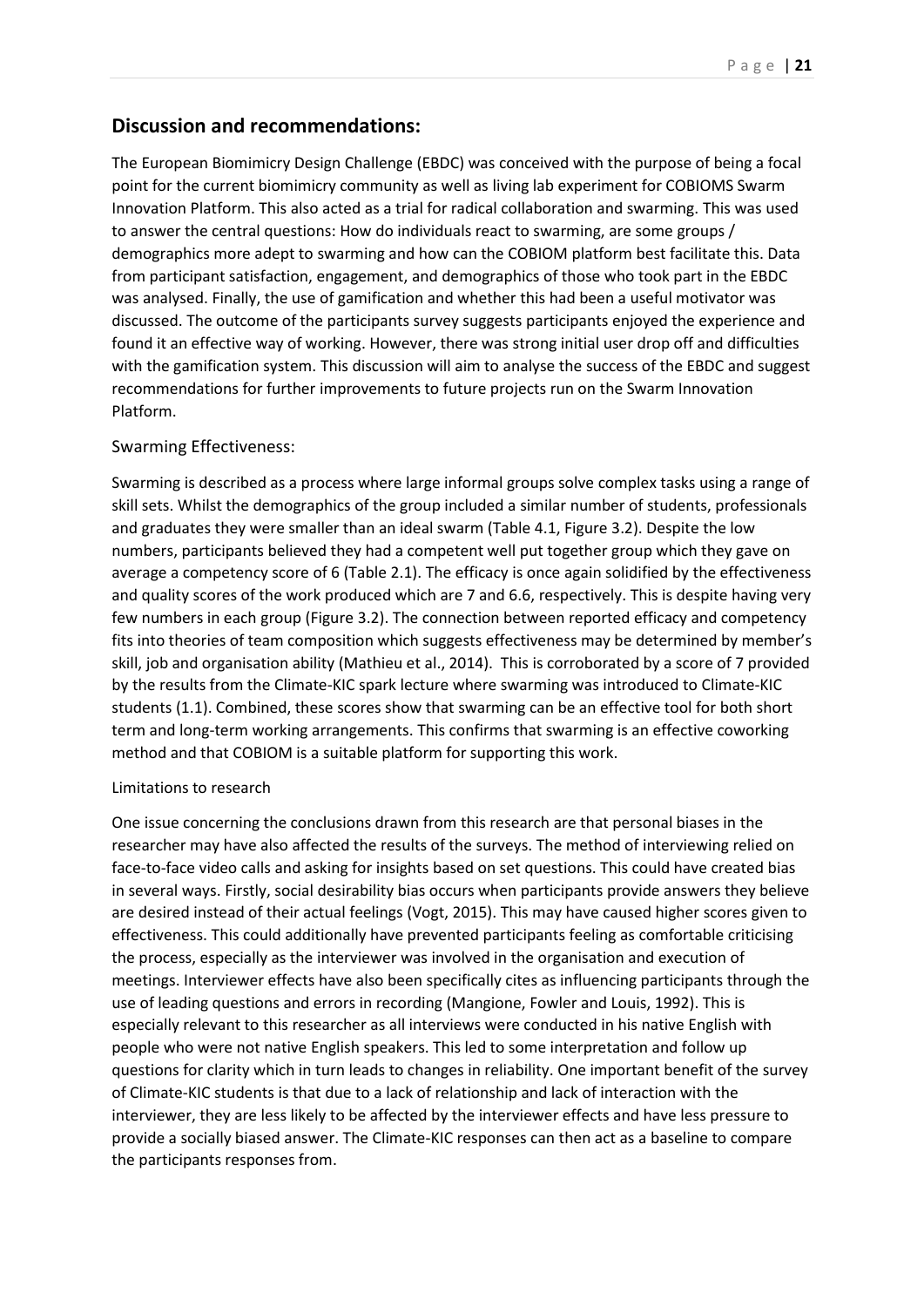Sampling may have also led to inaccuracies in results. Higher access to participants who progressed with the programme has created a bias towards those participants who found the experience rewarding and convenient. This may have led to a higher perceived efficacy rate as those who found the process ineffective or the output low quality may have left the programme and were thus less inclined to respond (Etter and Perneger, 1997). This could create an artificially positive reflection of the process. This could by compounded by response bias within the population of participants as some individuals are found to be more likely to respond to web surveys than others (Frippiat and Marquis, 2010). One of perhaps the greatest issues in this data collection method was the small sampling size. Whilst the google sprint methodology suggests that in agile business using small data can be beneficial, it is widely considered invalid in science due to an inability to statistically prove a significant difference from the null hypothesis (Box, 1976; Knapp, Zeratsky and Kowitz, 2016). As a result of this disparity between business methodology and science methodology this report can advise COBIOM but not the scientific field on the processes of swarming. One way to get around issues pertaining to limitations with surveys and interviews is to look at engagement as an indirect indicator of effectiveness.

#### Participant engagement

One mechanisms to see the overall perception and effectiveness of swarming is to look at participant engagement. Participant engagement reduced in number and became more concentrated over the course of the EBDC (Figure 3.1, 3.2). This could be related to a range of factors including those gleaned from participant interviews in which people stressed they had been struggling with the time commitment. Other options are also found from literature which suggests that many teams go through different developmental stage which can effect participation (Figure 7.1) (Tuckman, 1965). This is described as forming, where a team comes together, storming, where personalities clash and



Figure 7.1 Diagram from Tuckman, 1965 describing the process of group formation and the different productivities within each phase.

group dynamic is established, norming where roles are established relationships built and work increases and performing, when formed groups start being effective. Hackathon formats are specifically susceptible to the effects of relationships due to time frame limits (Brown, 2016). Interestingly the curve of productivity and energy follows the rough same shape of the daily platform users (Figure 2.1), peaking at the beginning before a dropping down, only to pick back up again at the end. The drop off in participants could reflect participants going through these stages. A lack of institutional pressure or pre-established working relationship could then contribute to a lack of cohesion leading to a large drop off of participants (Forsyth, 2017). The lack of cohesion could be evidenced by the initial discomfort of participants at the beginning of the challenge (Table 2.1). Those that remained could have experienced social cohesion and therefore have been motivated to stay due to shared values or perspectives (Forsyth, 2017). These potentially could have been enhanced by ice breakers (Braune *et al.*, 2021). Additionally, task cohesion may have been formed and this taps into the insight gained from the relationship between swarming and goal orientation (Table 1.3). A goal focussed approach has been shown to influence cohesion through providing increased motivation, satisfaction and communication (Widmeyer and Ducharme, 1997)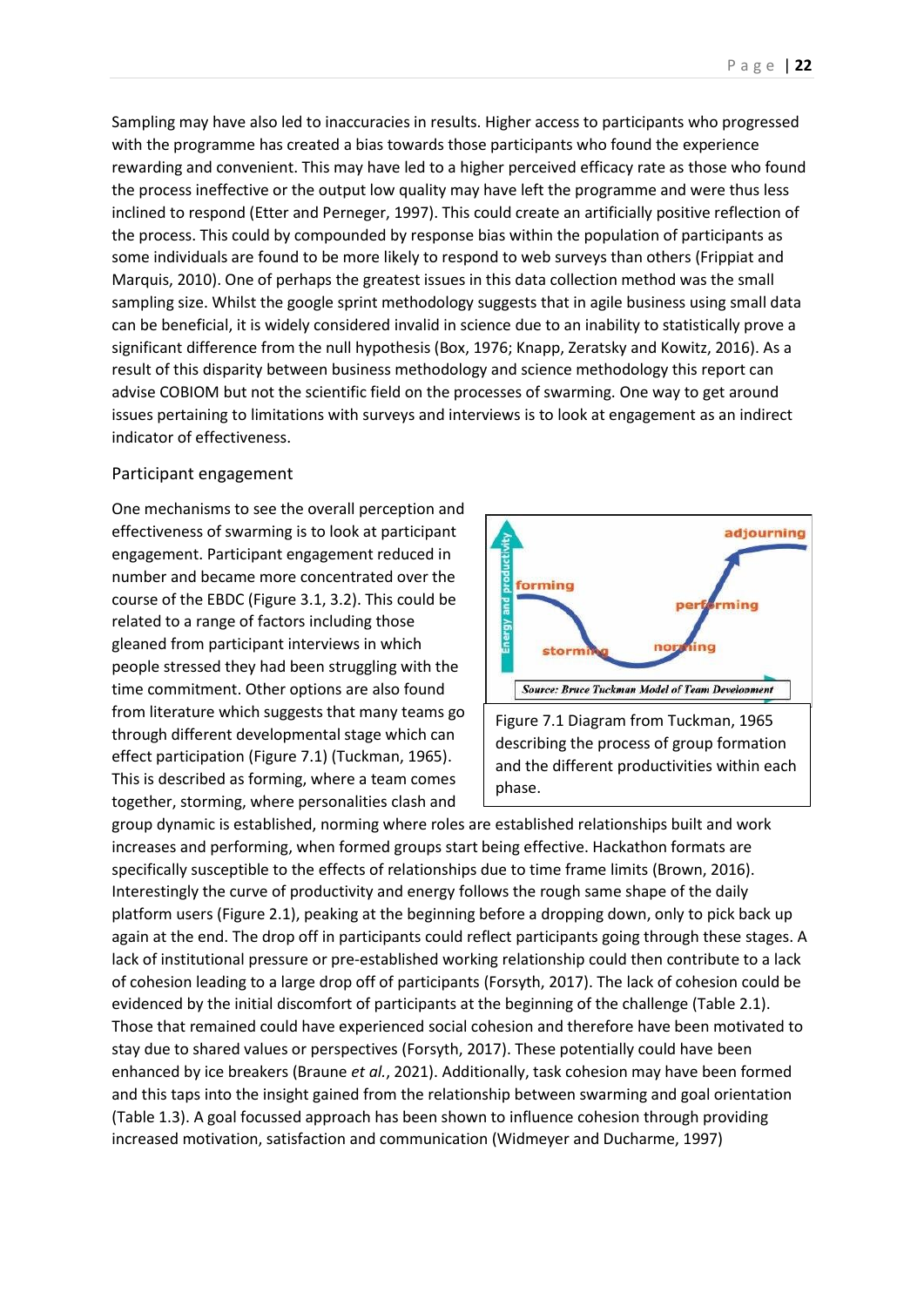Interestingly, engagement and efficacy could be linked in an unexpected way. One insight gained from participant interviews was that some groups started to feel more comfortable as fewer members were present. This can be seen in the increased feelings of comfortability that participants reported between the beginning and the end of the process (Table 2.1). Smaller teams are associated with less of a demand for formal leadership and autocracy, so it is possible the smaller team allowed closer relationships and more lateral decision making (Carron and Spink, 1995). Smaller teams also require fewer relationships which can lead to more effective teams (Ridley, 2016). Additionally, one participant reflected he/she believed their team became more effective as it became smaller and only those who were more committed participated in meetings. This reflects teamwork theory which suggests that in self-managing teams it is important to be diligent and focussed as no one is forcing the individuals to work and there is less room for free riding (Deeterschmelz, Kennedy and Ramsey, 2002; Forsyth, 2017). It also fits into evidence that whilst larger teams can be more effective, each member in a smaller team tends to contribute more (Deeterschmelz, Kennedy and Ramsey, 2002). This has implications for swarm size. Swarms can be large but could be encouraged to try to break-off into sub swarms that have a more defined focus rather than larger, broader swarms.

Recommendations to increase engagement comes from qualitative evidence from interviews and speaking to participants throughout the EBDC: The most useful way to get information is through the dashboard so this should be regularly updated with post meeting updates. This helps participants who may miss a meeting and then feel unable to catch up to catch up. This is especially important if lots of work has been produced on Miro as this is difficult to understand post meeting. Participants also mentioned they also received email notifications to keep them updated but these were too numerous and received low engagement and were often deleted. To deal with these issues a video or guide could be produce at the beginning of a project, and to determine the optimal number of notifications of updates. This could lead the users through the tools, coins, and culture of the platform.

Other techniques could be to use shorter meetings up 40 minutes and choose days early in the week such as Tuesday and Wednesday which have shown to be the best attended days (Steward, 2021). Releasing recordings online is a useful way to capture additional viewers. However extra viewership drops by half from day 10 to day 20 and so this should be done rapidly (Steward, 2021). A combination of these methods could increase conversion from signing up to conversion.

#### Technical issues

Another angel on engagement to the programme is that it was influenced by the technology and organisation of the EBDC, according to our survey (table 4.3). This was highlighted in participant interviews, where participants referenced having difficulties accessing the platform and finding where specifically work happened (and when). This is a common issue in online work events especially when lots of tools are used (Braune *et al.*, 2021) Anecdotally, this was more apparent in those who had less time and were less likely to try to troubleshoot the issues. One way in which this manifested was individuals dropping out of groups early on after they missed a meeting. This provides a clear avenue for improvement for COBIOM.

A number of factors can influence and improve web navigation and ease of use. These include the number of links to the website from other sites (Ilfeld and Winer, 2002). This is relevant to COBIOM as early interviews from users mention a difficult entering the website and getting linked from the COBIOM advertisements to the COBIOM platform. This included difficult entering the EBDC from the COBIOM landing page, which also worked as a landing page for companies interested in consultancy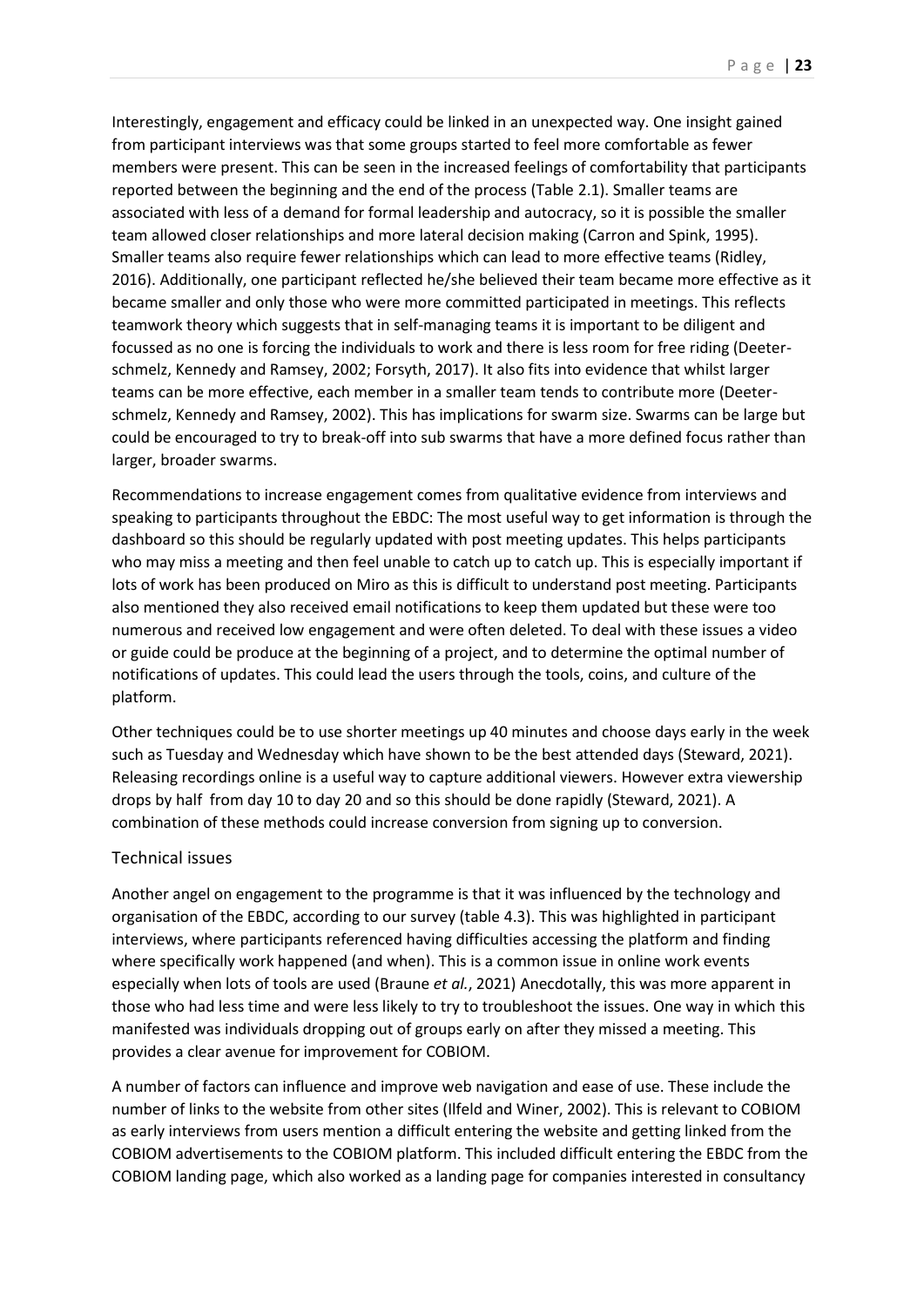work and other products. Therefore, a recommendation would be increasing the links on social media posts and using highly specific links which take users to relevant parts of the platform.

Another recommendation would be to improve the platform to allow for easier navigation. Conversion rate optimisation theory suggests easy navigation as the second most important factor for encouraging website interaction (King, 2008). Similarly, Duolingo's volunteer community suggests ease of contribution as one of the motivators to building a community based project (Jones, 2014). An example of how navigation is currently confusing on the website can be seen in supplementary figure 1 and 2. The most recent initiative, the green chemicals initiative, is mentioned twice on the website. There is a project – the green chemical initiative, and a swarm called Green Chemicals. One of which is a sign-up page and the other of which is a locked swarm (private group). This prevents easy engagement and has been mentioned to cause confusion. Whilst these methods may be useful for allowing ease of access, it may not keep potential experts engaged. To do this incentivization methods can be used.

## Increasing participant retention and reducing drop-out rate through gamification

Gamification was used to try to incentivise participants. Participants could gain tokens for activity in forums, sending messages and engaging with posts. Gamification is a popular practice for "supporting user engagement and enhancing positive patterns in service use, such as increasing user activity, social interaction, or quality and productivity of actions" (Hamari, 2013; Hamari, Koivisto and Sarsa, 2014). However, this is often described qualitatively in user feedback rather than quantitively by increased results. It appears gamification in the EBDC was ineffective as many of the most active participants did not received a large amount of EBDC points (Figure 6.1 and 6.2). This may have been based in lack of comprehension of how the points system worked (Table 6.1). Results from interviews suggested people were also unsure of what value the points had. This could be potentially explained by a focus on learning and networking rather than using the EBDC as a mechanism to gain tangible assets and IP (Table 4.2, figure 5.4). Low emphasis on tangible assets means participants may have been uninterested in the value the tokens had. This fits into research suggesting that gamification is more attractive to achievement orientated players whilst our users appeared to be more explore type users (Hamari and Tuunanen, 2014). This may change as the COBIOM projects become more financially valuable and so attract more tangible based participants. Another interesting perspective is that gamification has been found to incentivise those who are already doing well and perform well but is not necessarily effective at motivating those who are under performing (da Rocha Seixas, Gomes and de Melo Filho, 2016). The issues with gamification, motivation of participants and experience of working in non-profitable projects outside their main source of work suggests indeed a specific demographic of users was attracted to the EBDC.

A recommendation to improve the understanding of gamification is to increase the achievement drive. This could be done through having a weekly a points champion or creating mini point sprints to make points more visible. Duolingo has been shown to do this effectively through badges, points and leader boards (Duy, Long and Hiroyuki, 2016). This will likely attract more achievement based users which are often useful for contribution as they are activated by validation (Marczewski, 2015). Badges or points can also be used to create an element of exclusivity and determine swarm access for paid projects. This model is used in the community platform reddit as a form of moderation for new users (Law, 2021). For more intangible asset users the points can be used for discounts on other learnings such as the course offered through the Biomimicry Academy. Inversely, The Biomimicry Academy could offer badges for completed courses to increase engagement with its courses. To engage the explorer types, frequent expert symposiums could be continued to be utilised to show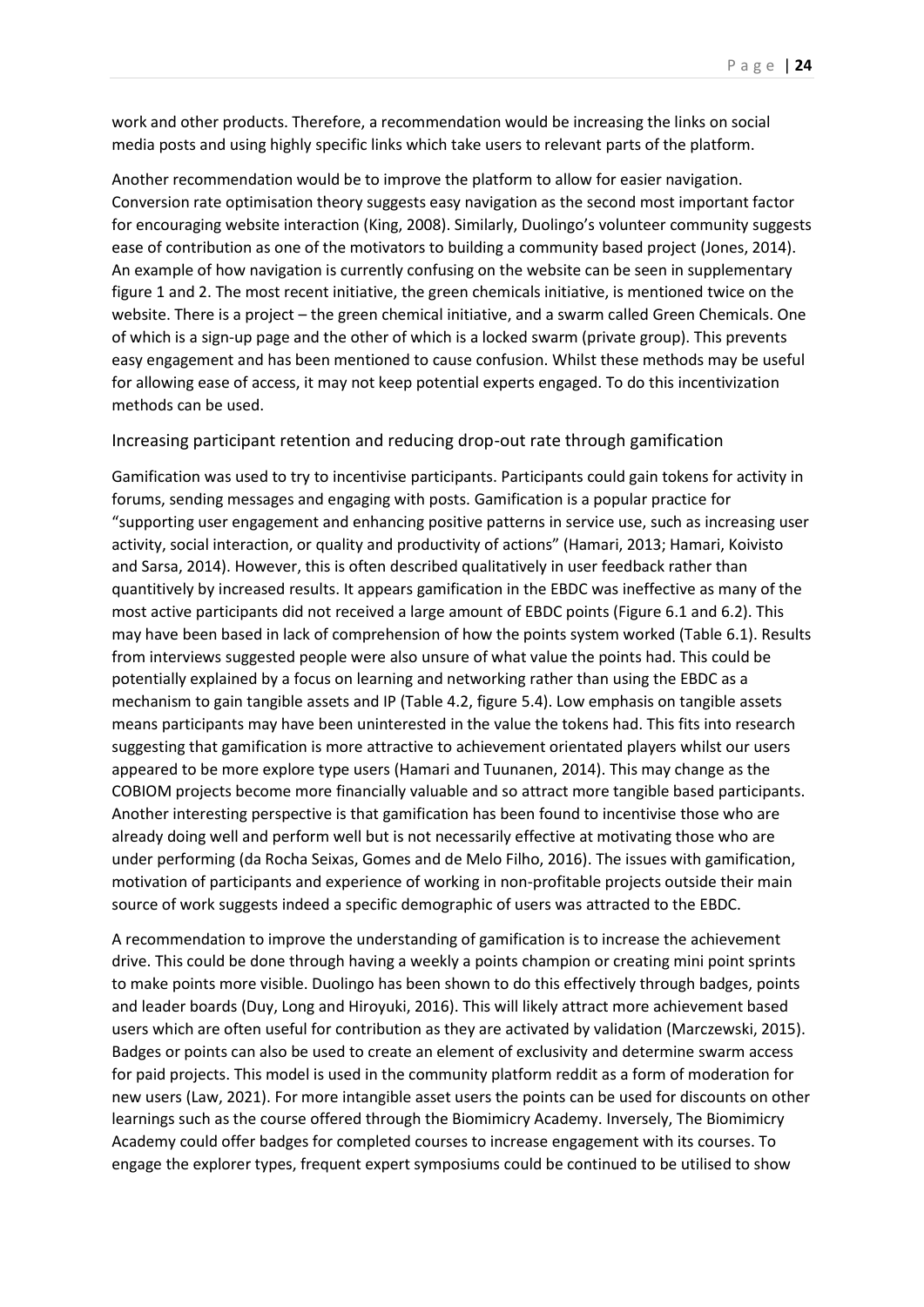COBIOM is a place for learning and continuous development. COBIOM could also start to host webinars on alternative topics, perhaps using them to determine what projects can be focussed on next. As well as increased gamification different outreach could be used to attract a more diverse range of participants.

### Attracting participants for challenges.

To address the target audience to promote COBIOM and swarming public outreach was required. This can be analysed in the context of getting a wider demographic and more users onto the platform. Public outreach refers to mechanism by which the potential user base was engaged and can be measured by people signing up to the platform and daily platform visitors. Swarming uptake can then be measured in terms of how many people attended the kick-off meeting and can also be seen in the daily platform visitors. Of the 122 participants who signed up, there were approximately 30 individual participants who then arrived for the first meetings, as signified by the 57 weekly users from the kick-off week.<sup>3</sup> According to statistical evidence from research, typical attendance rate is around 40 – 50%, therefore COBIOM slightly underachieved in conversion of sign-ups to participations (Steward, 2021). This section will discuss how potential users / participants were reached and motivated to take part and how this could be improved.

A high number of daily users were counted during the first weeks of the platform launch, with 58 visitors captured of the 122 participants who signed up for the challenge. This coincides with first COBIOM announcement post on LINKEDIN during December and Fabians Feutlinske initial post announcing the EBDC. At this time, COBIOM's LinkedIn page had approximately 650 followers and was receiving approximately 100 – 150 page views per month. Fabian had approximately 1500. These two accounts worked in tandem, as well as with the Biomimicry Academy-, sharing eachothers content with 5 unique posts in November and 5 in December with a following 9 in January during the lead up to the challenge starting. Multipliers of the outreach programme included a wellknown Dutch Biomimicry expert and the Biomimicry Institute which has over 12,000 followers. The use of multipliers / influencers has been shown to be an effective tool for swaying consumer (participant) behaviour (Liu *et al.*, 2015) and this is especially relevant when the social media network overlaps with the ideal target audience which in this case was true. One potential issue with this strategy is that the followers of these different entities, The Biomimicry Academy, COBIOM and Fabian, have a strong overlap. As a result, these different channels were broadcasting to similar individuals.

Mechanism to capture a greater portion of relevant participants through social have been described in a lean business context (Kumar *et al.*, 2013). This can involve targeting small numbers of seed participants which can spread information via word of mouth<sup>4</sup> reviews. A mechanism like this could potentially increase viewership of the challenges and initiatives to people outside the COBIOM network and increase the signing up to levels more similar to average webinar sign-ups which are approximately 260 (Steward, 2021). This mechanism was performed to a limited extent in the marketing for the green chemicals initiative which led to 8/32 of sign-ups being from targeted individuals from relevant fields. Whilst still a low number it makes up 8/13 of the first time COBIOM users for the challenge and so accounts for over half the new users suggesting it could be effective if optimised.

<sup>&</sup>lt;sup>3</sup> Some users went twice in one week to different challenges.

<sup>4</sup> This includes virtual word of mouth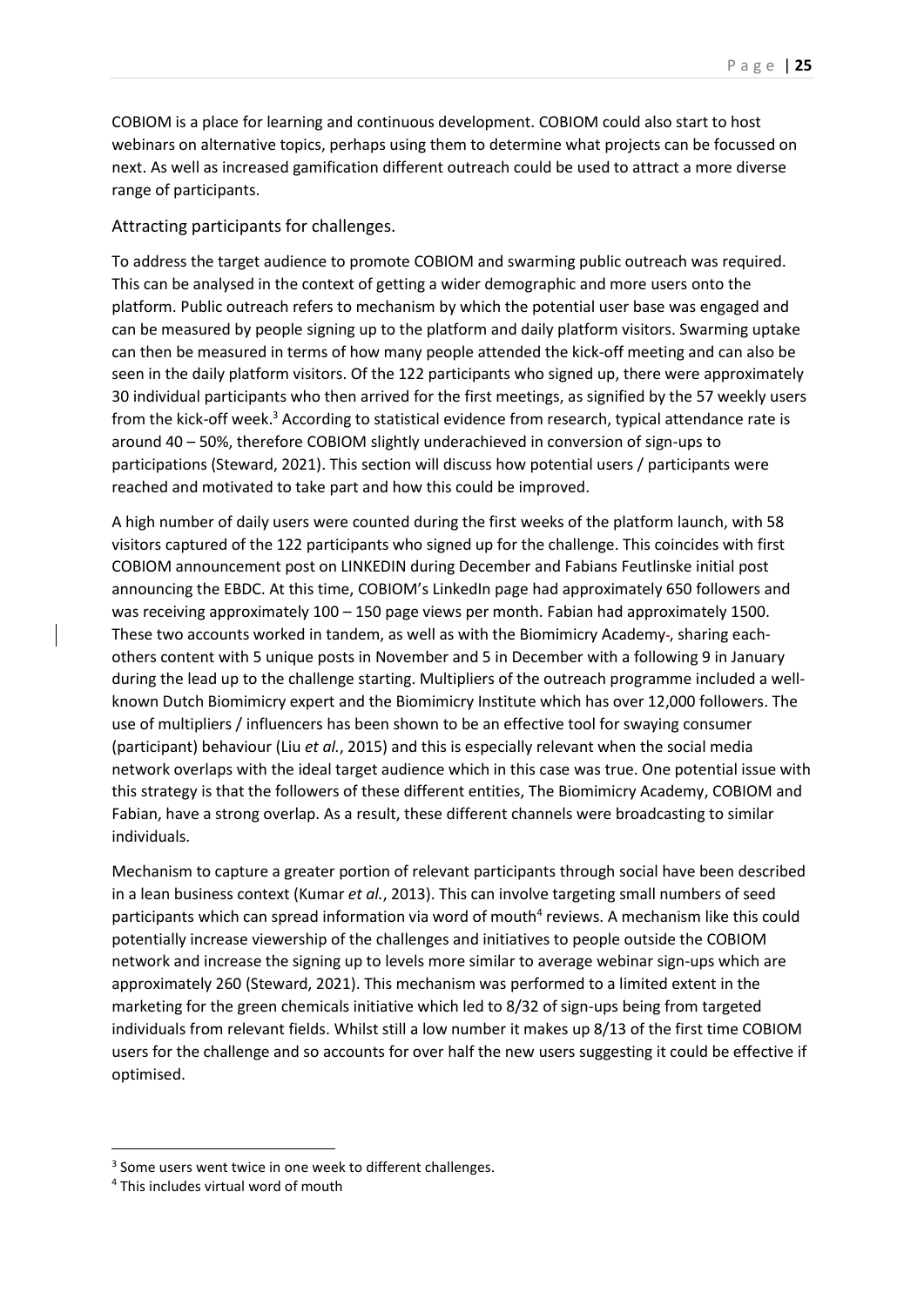User engagement surveys suggested most users had begun to engage with the topic around December through a combination of social media platforms including Facebook, LinkedIn, and work platforms such as Slack. Engagement with users gave interesting insights such as: Lack of information on the running of the EBDC and very low platform activity. As a result, participants signed up to an 'empty' platform. Looking back at figure 3.1, this may explain the depression on views on the platform from between the 15.12.2020 – 1.1.2021 despite the post from social the social media platforms. This idea is corroborated by online communities expert Ben Winn who states that open forums shouldn't be activated until the community is ready to engage in discussions and content is prepared (Winn, 2021).

Therefore COBIOM should consider a more targeted acquisition and public out reach campaign for future projects. This can include a conscientious use of multipliers. Additionally, they should have a highly active and easy access swarm space to allow engagement. Using these methods could attract a wider audience and more relevant audience to the COBIOM website.

#### Conclusion

In conclusion, the COBIOM team has created a suitable platform for radical collaboration and swarming to take place. This is through a positive and inclusive culture on the COBIOM platform. This this has led to the participants an enjoyable experience which they have found productive. The swarms did experience a high drop off rate and the main demographic of those who remained in the process did not seek to use the challenge for tangible output which may explain why 3/5 challenges were completely dropped after its conclusion. For COBIOM to attract more tangible rewards-based participants for future challenges a more transparent token reward system ought to be implemented so that participants are aware of the stake they may receive. Small modifications to the website, including a visual hierarchy of the different layers to the website may also be helpful for busy professionals to help keep them focussed. To maintain the current community COBIOM can continue to host educational and inspirational talkers to maintain the platform as a learning environment was well as a coworking environment. To out-reach to a larger user base they should focus on making the platform accessible and use multipliers to If COBIOM can maintain its active user base and increase incentivisation of contribution for experts it will continue to develop as an effective innovation hub for swarming.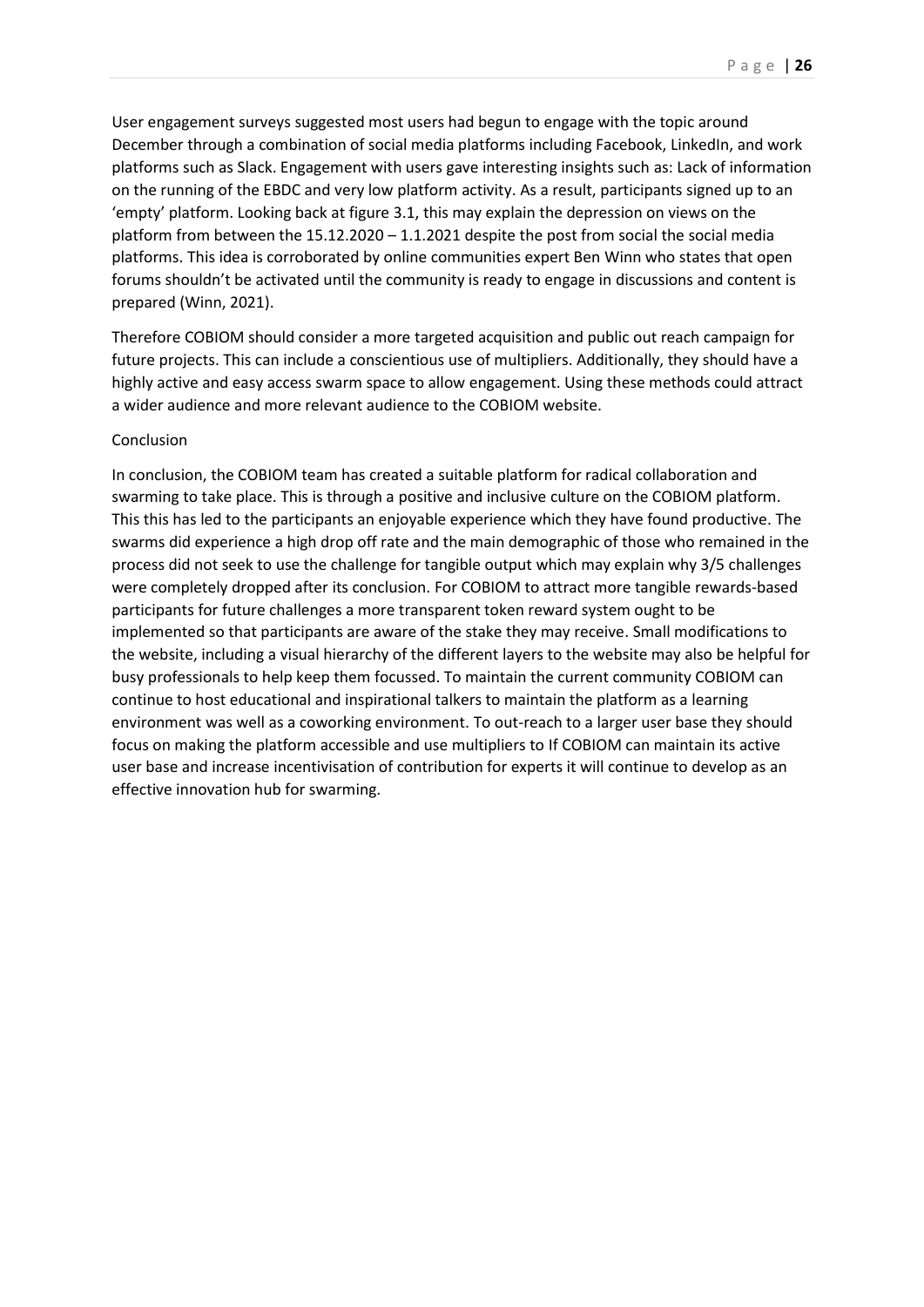# Bibliography

Almishari, S. *et al.* (2017) 'The Rise of Hackathon-Led Innovation in the MENA Region: Visualizing Spatial and Temporal Dynamics of Time-Bounded Events BT - Social Computing and Social Media. Applications and Analytics', in Meiselwitz, G. (ed.). Cham: Springer International Publishing, pp. 367– 377.

Anjum, A. *et al.* (2018) 'An Empirical Study Analyzing Job Productivity in Toxic Workplace Environments', *Int. J. Environ. Res. Public Health*, 15(5), p. 1035. doi: https://doi.org/10.3390/ijerph15051035.

Atkins, P. *et al.* (2019) *Prosocial*. 1st edn. Oakland, CA: New Harbinger Publications. Available at: https://www.google.co.uk/books/edition/Prosocial/4RKaDwAAQBAJ?hl=en&gbpv=0&kptab=overvie w.

Bonabeau, E. and Meyer, C. (2001) 'Swarm intelligence. A whole new way to think about business.', *Harvard business review*. doi: 10.2469/dig.v31.n4.998.

Braune, K. *et al.* (2021) 'Interdisciplinary Online Hackathons as an Approach to Combat the COVID-19 Pandemic: Case Study', *J Med Internet Res*, 23(2), p. e25283. doi: 10.2196/25283.

Brown, A. (2016) *Building Code, Building Relationships*. Indiana. Available at: http://hdl.handle.net/1805/11842.

Duy, H., Long, Z. and Hiroyuki, I. (2016) 'Analyzing Gamification of "Duolingo" with Focus on Its Course Structure', *Games and Learning Allinace*, pp. 268–277. doi: https://doi.org/10.1007/978-3- 319-50182-6\_24.

Ewalt, D. (2017) *Reuters Top 100: The World's Most Innovative Universities - 2017*, *Reuters*. Available at: https://www.reuters.com/article/idUSKCN1C209R.

Forsyth, D. (2017) *Group Dynamics*. 7th edn. Boston: Cengage. Available at: https://books.google.nl/books?hl=en&lr=&id=vg9EDwAAQBAJ&oi=fnd&pg=PP1&dq=Group+dynami cs&ots=t8noaUIn23&sig=cjhlds\_vIL42WsjS1BQ1OKQ6SMQ&redir\_esc=y#v=onepage&q=Group dynamics&f=false.

Fricker, R. D. and Schonlau, M. (2002) 'Advantages and Disadvantages of Internet Research Surveys: Evidence from the Literature', *Field Methods*, 14(4), pp. 347–367. doi: 10.1177/152582202237725.

Halcomb, P. (2015) 'Interviews in Qualitative Research', *Nurse Research*, 22(4), pp. 6–7. doi: DOI:10.7748/nr.22.4.6.s2.

Hamari, J., Koivisto, J. and Sarsa, H. (2014) 'Does gamification work? - A literature review of empirical studies on gamification', *Proceedings of the Annual Hawaii International Conference on System Sciences*, pp. 3025–3034. doi: 10.1109/HICSS.2014.377.

Hamari, J. and Tuunanen, J. (2014) 'Player Types: A Meta-synthesis', *Transactions of the Digital Games Research Association*, 1(2). doi: 10.26503/todigra.v1i2.13.

Höhne, J. K., Revilla, M. and Lenzner, T. (2018) 'Comparing the performance of agree/disagree and item-specific questions across PCs and smartphones.', *Methodology: European Journal of Research Methods for the Behavioral and Social Sciences*, 14(3), pp. 109–118. doi: 10.1027/1614- 2241/a000151.

Kataria, A., Garg, P. and Rastogi, R. (2013) 'Employee Engagement and Organizational Effectiveness : The Role of Organizational Citizenship Behavior', *International Journal of Business Insights & Transformation*, 6(1).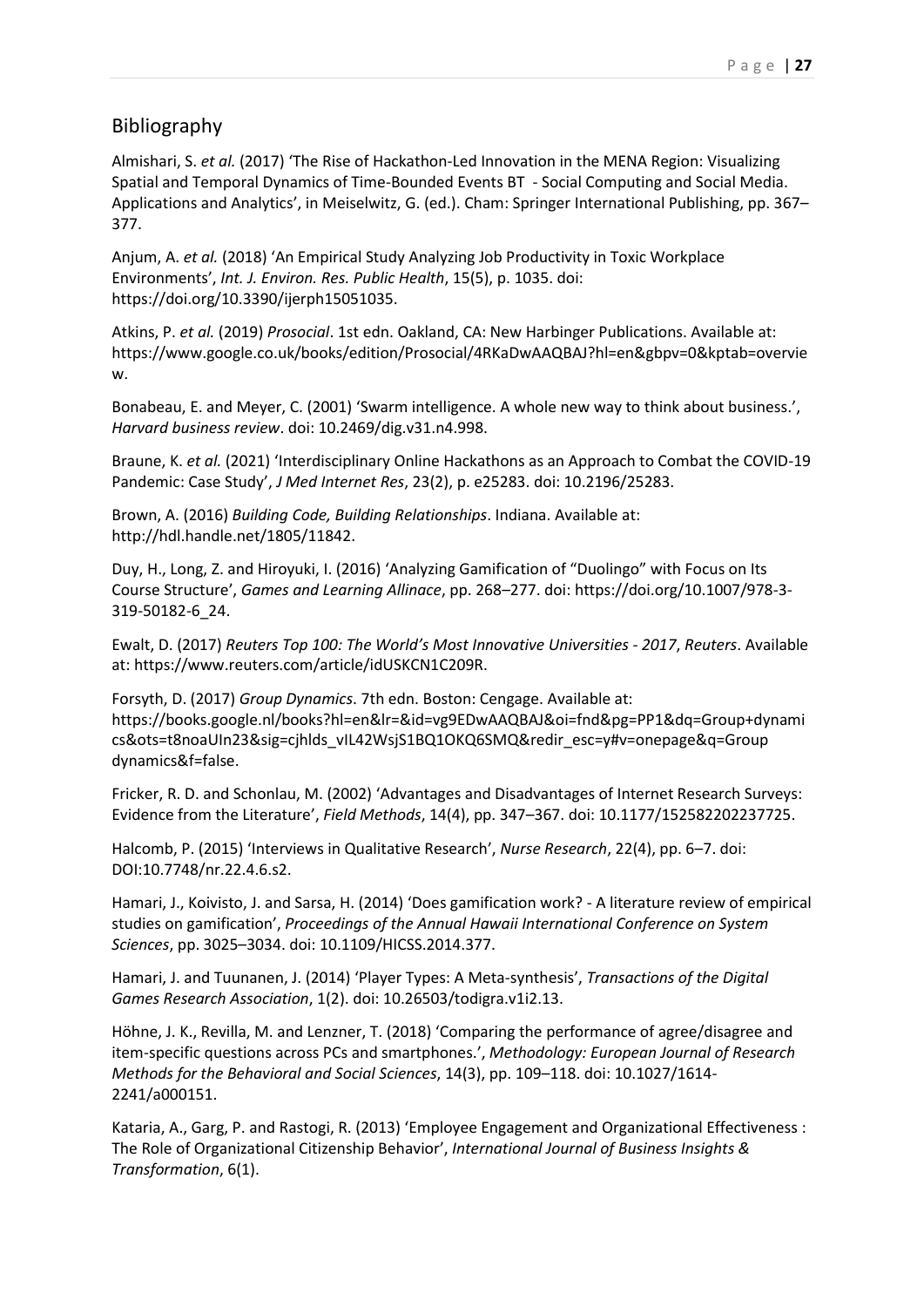Kirk, P. and Shutte, A. (2004) 'Community leadership development', *Community development*, 39(3), pp. 234–251.

Klandermans, B. and Staggenborg, S. (2002) *Methods of Social Movement Research*. 1st edn. Edited by B. Klandermans and S. Staggenborg. London, USA: University of Minnasota Press. Available at: https://books.google.nl/books?hl=en&lr=&id=ExVgY9i53B4C&oi=fnd&pg=PA92&dq=advantages+of+ semi+structured+interviews&ots=VpsvrOIV2P&sig=sXC99ubGAvKCmSHHFDq5wpZfCog&redir\_esc=y #v=onepage&q=advantages of semi structured interviews&f=false.

Kumar, V. *et al.* (2013) 'Creating a measurable social media marketing strategy: Increasing the value and ROI of intangibles and tangibles for Hokey Pokey', *Marketing Science*, 32(2), pp. 194–212. doi: 10.1287/mksc.1120.0768.

Law, T. (2021) *WHAT IS REDDIT? THE ULTIMATE QUICKSTART GUIDE FOR 2021*, *Oberlo*. Available at: https://www.oberlo.com/blog/what-is-reddit.

Levit, A. (2015) *Swarming: The Next Big Thing in Agile or Buzz Kill?*, *Business 2 Community*. Available at: https://www.business2community.com/leadership/swarming-the-next-big-thing-in-agile-orbuzz-kill-01369102.

Liu, S. *et al.* (2015) 'Identifying effective influencers based on trust for electronic word-of-mouth marketing: A domain-aware approach', *Information Sciences*, 306, pp. 34–52. doi: 10.1016/j.ins.2015.01.034.

Marczewski, A. (2015) *Even Ninja Monkeys Like to Play: Gamification, Game Thinking and Motivational Design*. 1st edn. Online: CreateSpace Independent Publishing Platform. Available at: https://www.gamified.uk/user-types/.

Plaza, B. (2011) 'Google Analytics for measuring website performance', *Tourism Management*, 32(3), pp. 477–481. doi: https://doi.org/10.1016/j.tourman.2010.03.015.

da Rocha Seixas, L., Gomes, A. S. and de Melo Filho, I. J. (2016) 'Effectiveness of gamification in the engagement of students', *Computers in Human Behavior*, 58, pp. 48–63. doi: https://doi.org/10.1016/j.chb.2015.11.021.

Steward, J. (2021) *The Ultimate List of Webinar Statistics for 2021*, *FindStack*. Available at: https://findstack.com/webinar-statistics/.

Tamm, J. and Luyet, R. (2005) *Radical Colloboration*. 1st edn. New York, NY: Harper Collins. Available at: https://www.amazon.com/Radical-Collaboration-2nd-Defensiveness-Relationships/dp/0062915231/ref=dp\_ob\_title\_bk?asin=0060742518&revisionId=&format=4&depth  $=1$ .

Tuckman, B. W. (1965) 'Developmental sequence in small groups', *Psychological Bulletin*, 63(6), pp. 384–399. doi: 10.1037/h0022100.

Twomey, N. *et al.* (2017) 'Using Swarming to Build Complex Dashboards', in *13th international symposium on Open collaboration.* Galway, Ireland, pp. 1–7.

Widmeyer, W. N. and Ducharme, K. (1997) 'Team building through team goal setting', *Journal of Applied Sport Psychology*, 9(1), pp. 97–113. doi: 10.1080/10413209708415386.

Willcox, G. *et al.* (2020) 'Artificial swarming shown to amplify accuracy of group decisions in subjective judgment tasks', *Lecture Notes in Networks and Systems*, 70, pp. 373–383. doi: 10.1007/978-3-030-12385-7\_29.

Winn, B. (2021) *Memes Should Be Part of Your Community Strategy. Here's Why*, *CMX Blog Community Management*. Available at: https://cmxhub.com/memes-should-be-part-of-your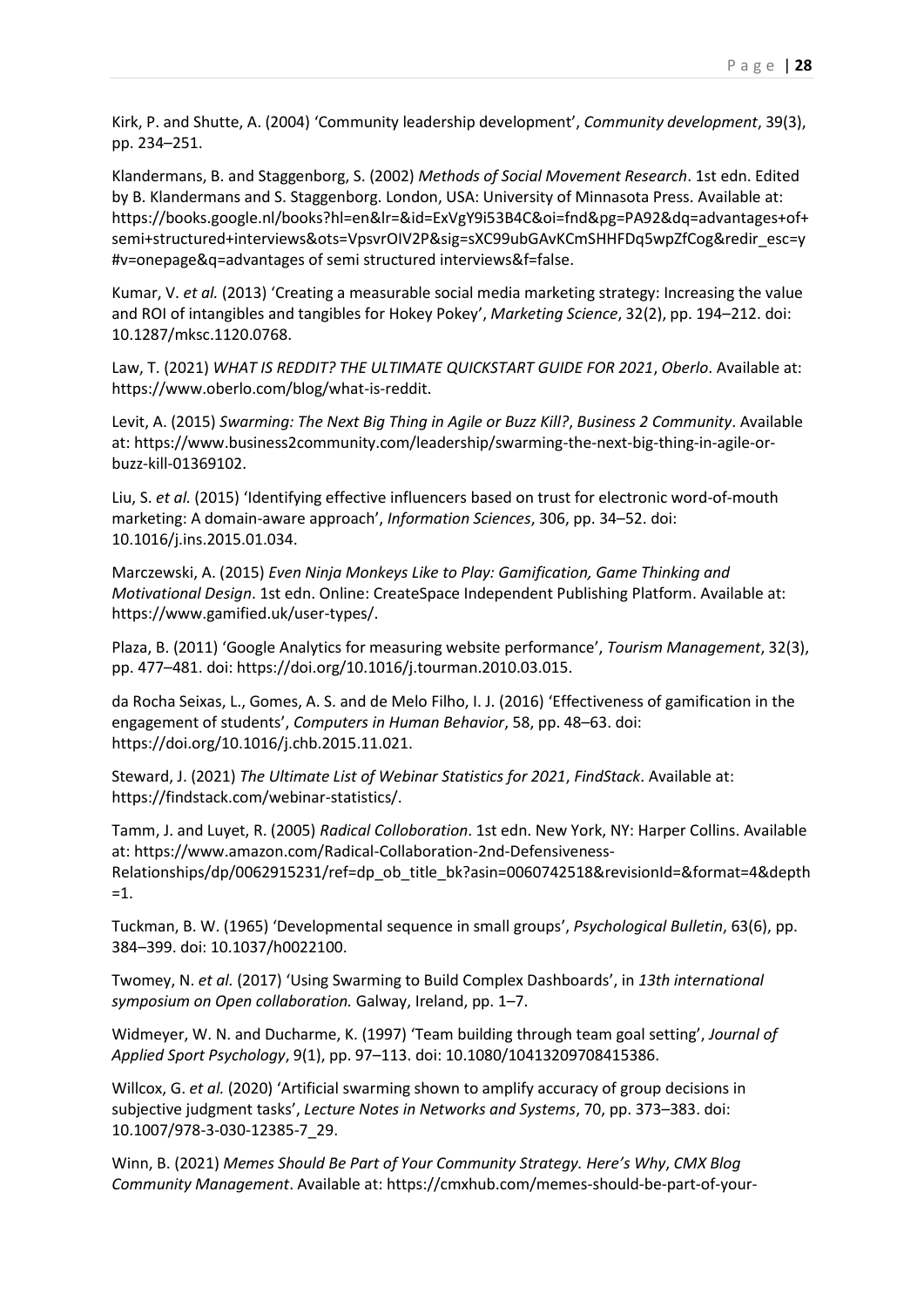community -strategy -heres -why/.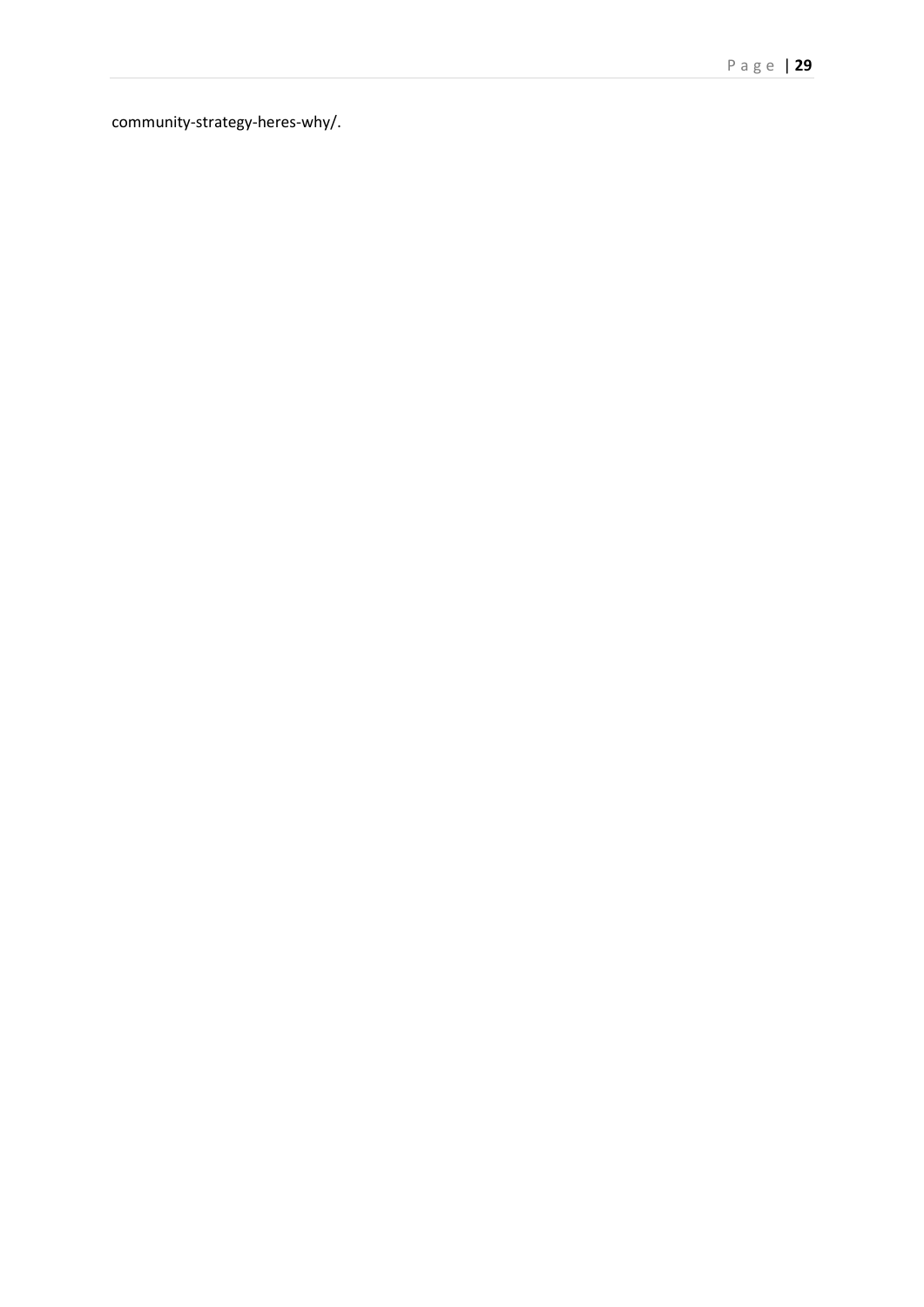Appendix – Full Survey Questions:

Semi – Structured interview 1

Section 1: Who makes up our community:

Question 1: Current occupation and experience?

Question 2: What field do you work in and what job title would you give yourself?

Question 3: Is Biomimicry your main topic of interest, if yes is it your main source of income?

Question 4: What kind of impact would you like to have in the world and what would be your version of success.

Question 5: Does your career require (or is enhanced by) a high degree of personal networking and if yes, how do you like to do this.

Section 2: The EBDC

Question 6: Have you joined the EBDC?

Question 7: If you have joined the EBDC, what did you hope to get out of it?

Question 8: How did you hear about the EBDC?

Question 9: Were there any hurdles that may have prevented you joining the EBDC or have cause you to leave?

Question 10: Do you think collaboration in this way works (loose teams) (1-5).

Question 11: Which swarms are you a part of? (How many quant (1-5))

Question 12: On a scale of  $1 - 5$  (5 high) do you understand the co-operation system on Cobiom and the reward system?

Section 3: Using the platform

Question 13: How do you keep up to date with what is going on in the EBDC

Question 14: Do you feel able to navigate around the platform? If no, which parts do you have trouble finding (or leave any other problems you have).

Question 15: Have you watched the videos on how the platform works in the how to section of the platform?

Final Question: Is there a tool / functionality that you would like to add to the Cobiom Platform?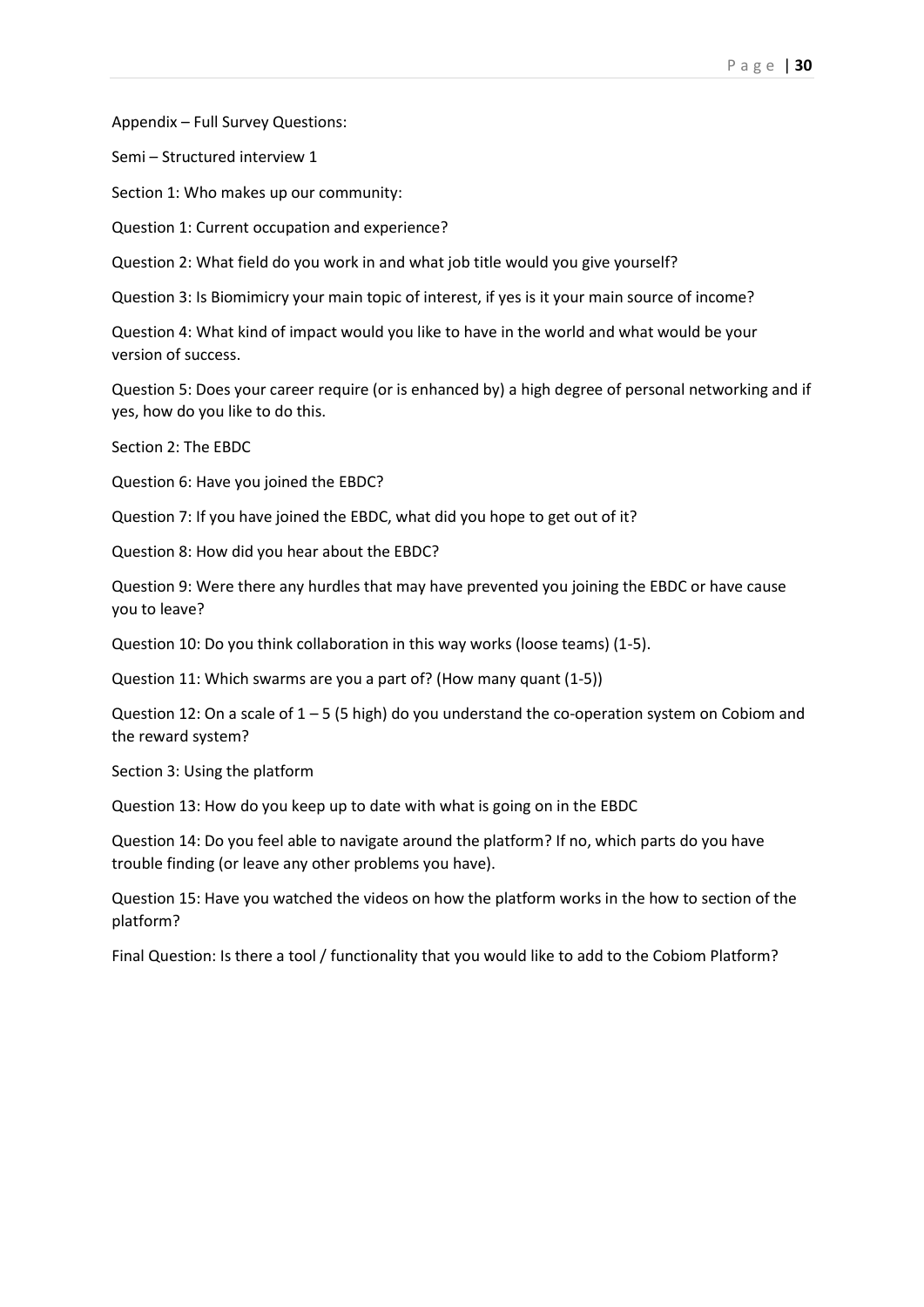Semi Structured Interview 2

How many sessions did you attend (roughly)?

(There were roughly 15 sessions per group)

Did the number of groups you were associated with change? (Did you leave a group or join a group)

If you left a group, please suggest a reason why

If you did not join another group, what prevented you

If you dropped out the EBDC, please choose a reason: Time difference made it difficult to co-work Poor organisation in the EBDC Disliking the work style / tools Other commitments prevented me being more involved Did not feel included or that I could contribute IF OTHER please state:

Please answer the following questions as best you can, even if you did not take part in the whole processes. I am interested in qualitative information too so feel free to add any insights after each numerical value.

On a scale of  $1 - 10$  how effective did you find your group to be. Where 1 is ineffective and 10 is very effective and 5 is competent.

On a scale of  $1 - 10$  how much did you enjoy this method of working, with loose informal groups formed around a shared purpose rather than shared background or institution

Compared to traditional relationship or institutional based teams you have been part of what was the quality of work produced like on a scale of  $1 - 10$ . Where 1 is much lower quality, 5 is similar quality, 10 is much higher quality.

On a scale of  $1 - 10$  did how suited were your team mates to the challenge. Where 1 is unsuited or incapable, 5 is average suited and capable and 10 is high suitable and specialised.

On a scale of 1 – 10 how comfortable did you feel with your teammates at the beginning and end of the processes. Where 1 is completely uncomfortable, 5 is averagely comfortable, 10 is completely comfortable.

(1 may look like: Camera off, not wanting to say something stupid, speaking when spoken to, 5 would be camera on, exchanging pleasantries during the call feeling able to criticise the ideas of others without causing offence. 10 may look like arranging to try and meet in the future and taking freely about personal lives)

On a scale of  $1 - 10$  how hierarchical did you find your group to be. Where 1 is completely communal (work chosen), 5 is hierarchical but open to suggestions (work suggested) and 10 is completely hierarchical (work dictated).

If you had problems with the EBDC that may have caused you to stop participating, please state: If you dropped out the EBDC, please choose a reason:

Time difference made it difficult to co-work Poor organisation in the EBDC: Disliking the work style / tools / platform: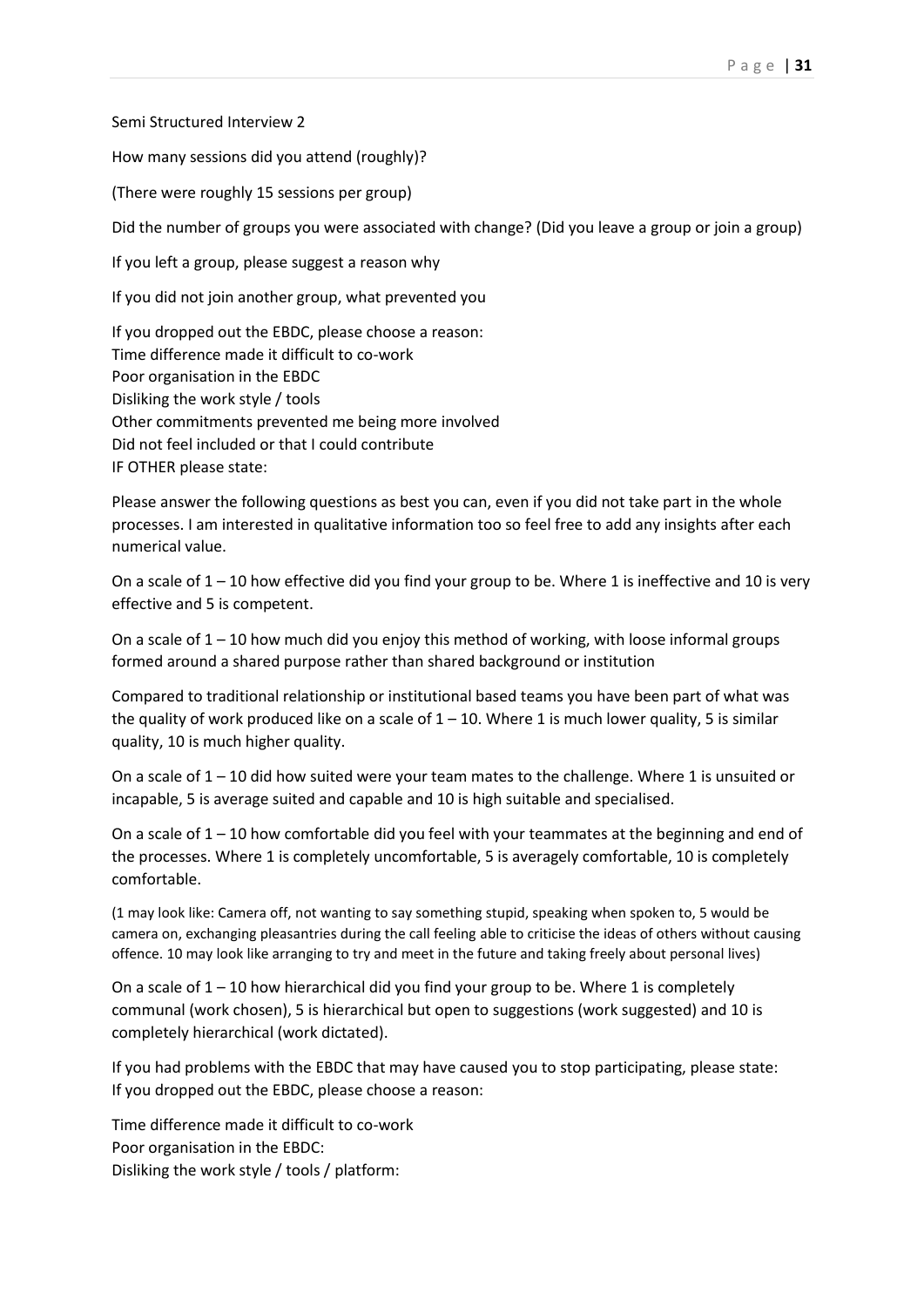Other commitments prevented me being more involved Did not feel included or that I could contribute IF OTHER please state:

From 1 – 10, how likely would you be to take part in a process like this in the future.

Any closing thoughts?

Survey 1:

| How enjoyable did you find the content that       | (1-5) where 1 low and 5 is high                    |
|---------------------------------------------------|----------------------------------------------------|
| was presented                                     |                                                    |
| In an increasingly specialised work force, having | Agree / Disagree                                   |
| a consistent, static team for every work project  |                                                    |
| will become less common.                          |                                                    |
| To form an effective team a previously            | Agree / Disagree                                   |
| established positive relationship is more         |                                                    |
| important complementary skill sets.               |                                                    |
| Decisions take longer in a larger group but the   | Agree or disagree                                  |
| consensus is more likely to be correct.           |                                                    |
| Now you have been introduced to the process       | (1=less effective; 5=average; 10=highly effective) |
| of swarming, do you think it is an effective      |                                                    |
| mechanism of working?                             |                                                    |
|                                                   | Lack of Communication between team members         |
|                                                   | Lack of Cohesion between members                   |
|                                                   | Unclear goals                                      |
| Of these Characteristics, which would you say is  | Varying interpretations of goals                   |
| the greatest blocker to team working:             | <b>Internal Competition</b>                        |
| Any other comments are welcome                    |                                                    |

# Survey: 2

| Question                                        | Response format                                |
|-------------------------------------------------|------------------------------------------------|
| I have taken part in the EBDC                   | (Yes / N0)                                     |
| Do you work independently or as part of a       | (Single sentence)                              |
| company                                         |                                                |
| In your working environment do you have         | $(1 - 5)$ 1 is complete choice 5 is completely |
| choice over your assignments                    | assigned.                                      |
| Are you part of any formal networks e.g.,       | (Single Sentence)                              |
| UtrechtInc, Impact Hub, SystemsIO, BMA? (If     |                                                |
| yes, please name these networks if you feel     |                                                |
| comfortable doing so.)                          |                                                |
| How many projects (such as the EBDC) per year   | $(0, 1-2, 3-5, 6-10, 10<)$                     |
| do you participate in outside your main source  |                                                |
| of work / income                                |                                                |
| How regularly do you work in a network-team:    | (0-5) where 0 is never and 5 is always         |
| (an informal typically large team of associates |                                                |
| rather than colleagues)                         |                                                |
| In your formal employment, are you in a         | (1-5) where 1 is static and 5 is fluid.        |
| fixed/static team, that is expected to adapt to |                                                |
| your projects or do the members of your team    |                                                |
| change with each project                        |                                                |